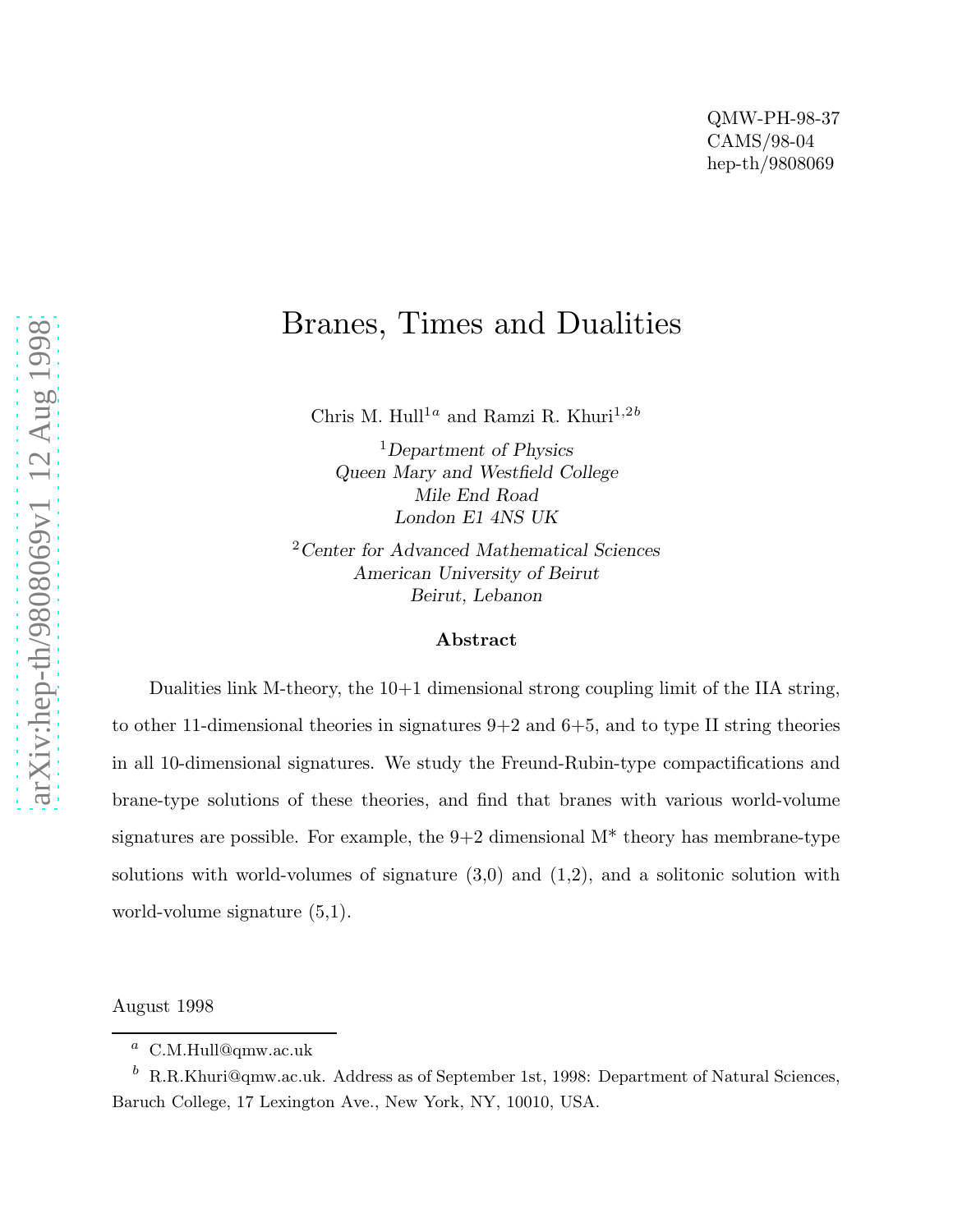# 1. Introduction

The strong coupling limit of the type IIA superstring theory is a theory in  $10+1$ dimensions that we will refer to as M-theory. The various superstring theories can be obtained from this by compactifying and going to the boundaries of the moduli space, giving a geometrical interpretation of many of the string theory dualities [\[1](#page-34-0)]. For example, the IIA string theory arises from compactifying M-theory on a circle and taking the zero radius limit[[2\]](#page-34-0), the IIB string theory arises from compactifying M-theory on a 2-torus and taking the zero size limit [\[3](#page-34-0)] and the  $E_8 \times E_8$  heterotic string arises from compactifying M-theoryon  $S^1/\mathbb{Z}_2$  and taking the zero radius limit [[4\]](#page-34-0). In [[5,6](#page-34-0)], this was generalised to the case of M-theory compactified on tori with Lorentzian signature. Surprisingly, going to boundaries of the moduli space in which Lorentzian cycles shrink to zero size leads to new theories, in many of which the space-time signature has more than one time. These include versions of M-theory in signatures 9+2 and 6+5 and type II string theories in various 10 dimensional spacetime signatures. All are linked by an intricate web of dualities and all emerge as different limits of the same underlying theory. The set of theories can be thought of as different real forms of a single complexified theory, and each has a supergravity theory with 32 supersymmetries arising as a field theory limit. In this way, maximal supergravity theories in 10 or 11 dimensions with various signatures are obtained, and each can be studied in its own right. Each of the forms of M-theory or type II string theories have brane solutions of various world-volume signatures, and our purpose here is to find and investigate these solutions. We will restrict ourselves here to those solutions that preserve 16 of the 32 supersymmetries, which are the analogues of the BPS states that play a key role in the Lorentzian signature theories. We will verify that the dualities linking the various theories also relate the brane solutions, giving a useful consistency check on the duality structure unravelled in [\[5,6](#page-34-0)], and giving insights into the structure of these theories.

In[[5,6](#page-34-0)], timelike compactifications of M-theory and type II string theories on Lorentzian tori  $T^{n,1}$  (with n spatial circles and one timelike circle) were considered, extend-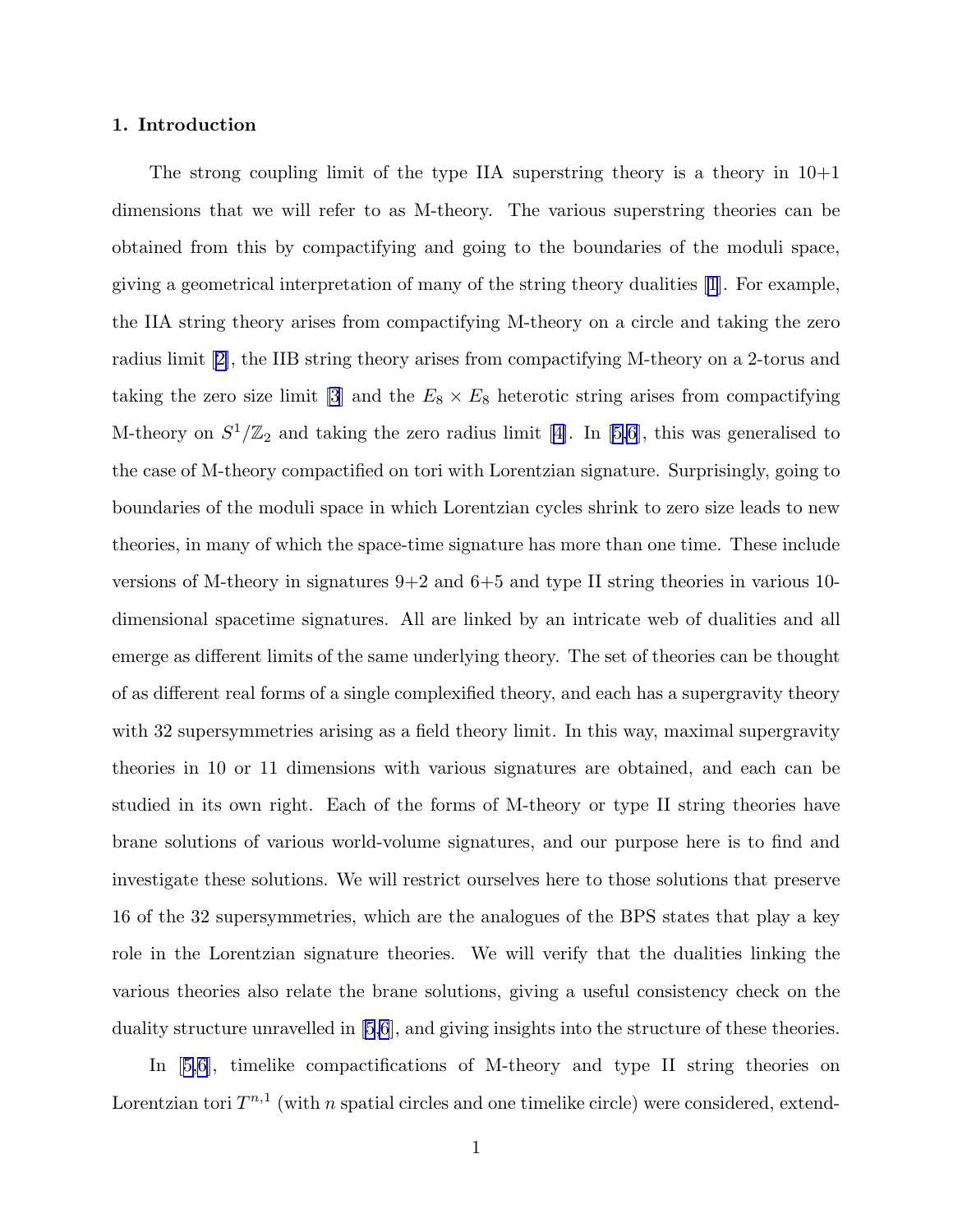ing the work in[[7,8](#page-34-0)] on timelike compactifications of supergravities. If, as was assumed, such classical solutions with periodic time are consistent backgrounds for M-theory or string theory, then the limits in which various cycles degenerate can be considered. The type IIA theory on a timelike circle gives, in the limit in which the circle shrinks to zero size, a T-dual type IIB\* string theory, while the timelike T-dual of the IIB theory is a IIA\* theory. The IIA\* and IIB\* theories are formulated in 9+1 spacetime dimensions, and have supergravity limits similar to those of the IIA,B supergravities, but with the signs of some of the kinetic terms reversed; in particular, the RR fields have kinetic terms of the wrong sign. The IIB<sup>\*</sup> theory can be obtained from M-theory compactified on  $T^{1,1}$  in the limit in which the Lorentzian 2-torus shrinks to zero size[[5,6](#page-34-0)]. If M-theory is compactified on a 3-torus  $T^{2,1}$ , then the limit in which the 3-torus shrinks to zero size gives an  $M^*$ theory in 9+2 dimensions. This same theory arises as the strong coupling limit of the  $IIA^*$ string theory, in which an extra time dimension opens up[[6\]](#page-34-0), in a way that is analogous to the way an extra space dimension opens up in the strong coupling limit of type IIA theory [\[2](#page-34-0)]. Similarly, starting from the  $M^*$  theory in 9+2 dimensions and compactifying on a Euclidean 3-torus  $T^3$  gives, in the limit in which the 3-torus shrinks to zero size, an M′ theory in 6+5 dimensions[[6\]](#page-34-0). Similar steps lead to M-type theories in signatures 5+6, 2+9 and 1+10 also, but these are equivalent to the theories with the reversed signature.

Starting from the M-theories in signatures  $10+1$ ,  $9+2$  and  $6+5$ , and compactifying on either a spacelike or a timelike circle and taking the limit in which the circle shrinks to zero size gives a set of type IIA-like string theories in signatures  $10+0$ ,  $9+1$ ,  $8+2$ ,  $6+4$  and  $5+5$ (together with the reversed forms). There are two forms of the 9+1 dimensional theory, the IIA and IIA\* theories, and although there is a similar pair of forms of the theory in 5+5 dimensions, they are related by a field redefinition (including the signature-reversing  $g_{\mu\nu} \rightarrow -g_{\mu\nu}$ ) and so are equivalent. Compactifying the M-theories on 2-tori of various signatures and taking the limit in which both radii tend to zero size gives IIB-like theories in signatures  $9+1$ ,  $7+3$  and  $5+5$ . In signatures  $9+1$  and  $5+5$ , there is a IIB theory and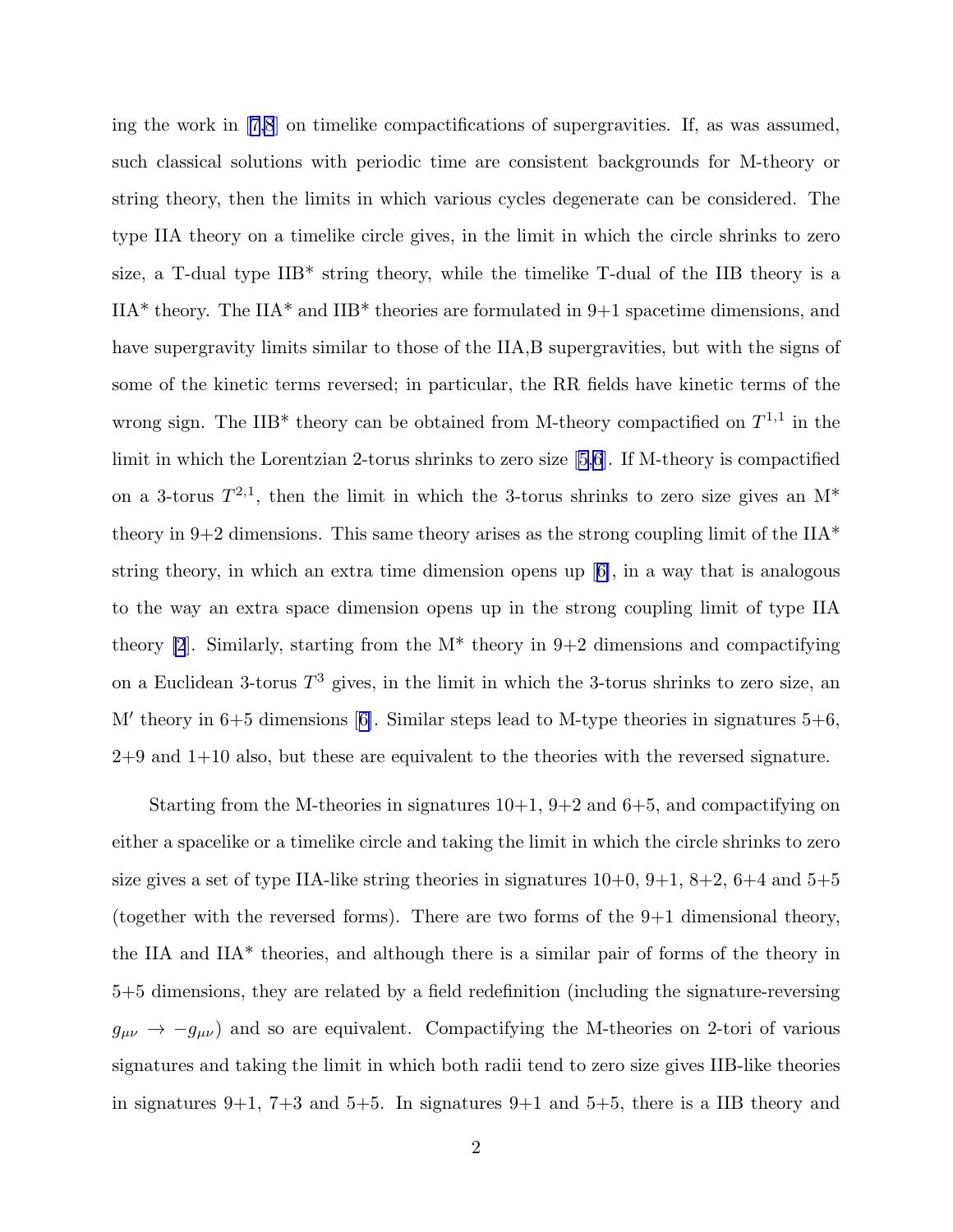<span id="page-3-0"></span>a IIB<sup>\*</sup> theory, together with a IIB' theory which is the strong coupling limit of the IIB<sup>\*</sup> theory in either case. Thus there is a set of string theories in 10 dimensions with various signatures that are related by timelike T-dualities and S-dualities, and this list gives all such theories that can be obtained in this way.

These theories have branes of various world-volume signatures, and they can be formally obtained from the usual branes of M-theory or type II theory by dualities. For example, the timelike T-duality takes the D-branes of the type II theories, with Lorentzian world-volume signature, to the E-branes of the type II<sup>\*</sup> theories, which have Euclidean world-volume signatures. We will refer to a brane with world-volume signature  $(s, t)$  (s positive signature space dimensions and t negative signature timelike ones) occuring in a theory with spacetime signature  $(S, T)$ , with  $S \geq s, T \geq t$ , as an  $(s, t)$ -brane. Some branes in non-standard signatures were discussed in[[9\]](#page-34-0), but most of the solutions that will be discussed here were beyond the scope of[[9\]](#page-34-0).

There are also solutions which are products of generalised de Sitter spaces of various signatures, all of which are coset spaces  $SO(p, q)/SO(p-1, q)$  with the  $SO(p, q)$ -invariant metric; when these have two sheets, we take one connected component. These include d-dimensional de Sitter space

$$
dS_d = \frac{SO(d,1)}{SO(d-1,1)},
$$
\n(1.1)

d-dimensional anti-de Sitter space

$$
AdS_d = \frac{SO(d-1,2)}{SO(d-1,1)},
$$
\n(1.2)

the d-sphere

$$
S^d = \frac{SO(d+1)}{SO(d)},\tag{1.3}
$$

the d-hyperboloid

$$
H^d = \frac{SO(d,1)}{SO(d)}\tag{1.4}
$$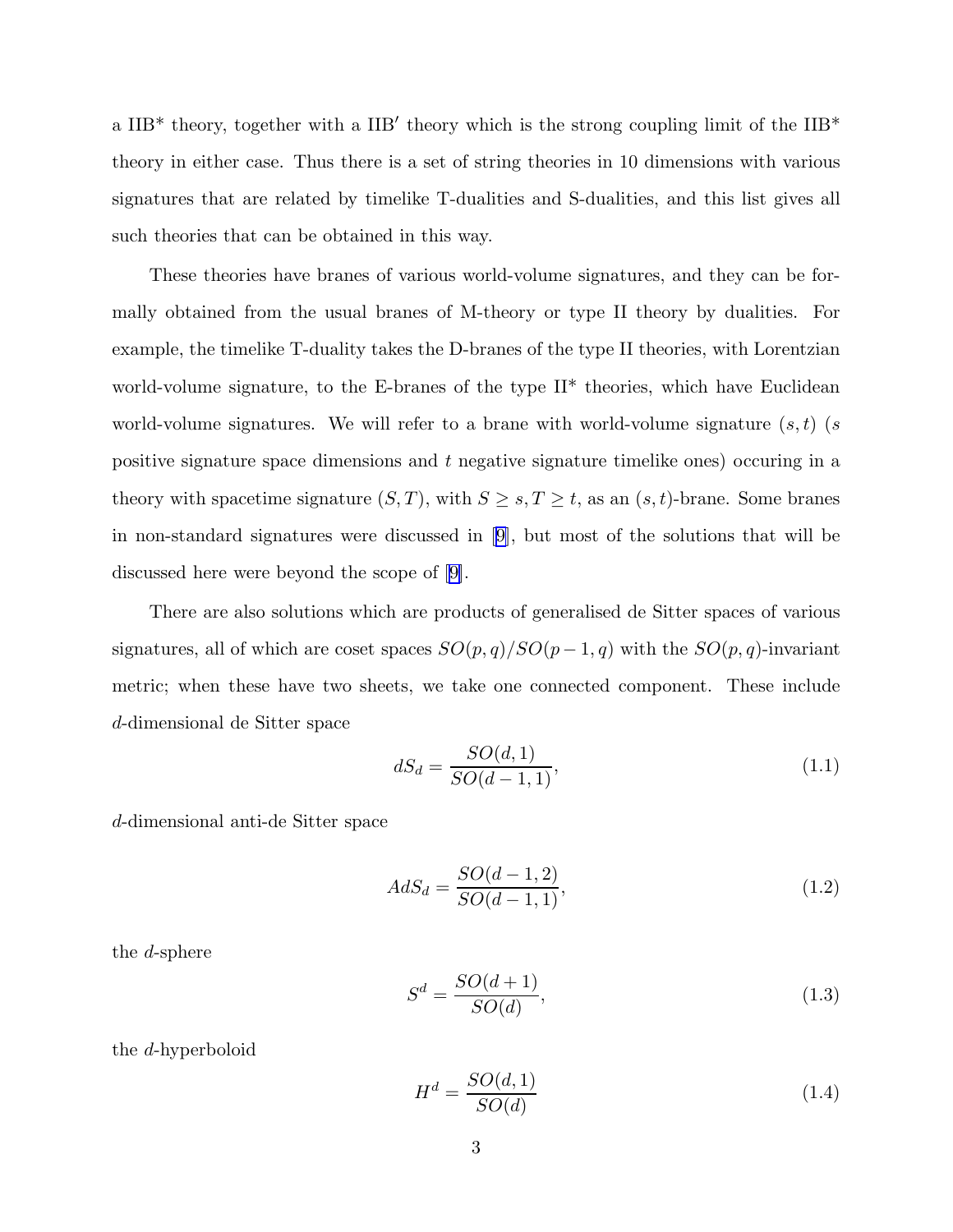<span id="page-4-0"></span>(which has a Euclidean metric and was referred to in[[10\]](#page-34-0) as Euclidean anti-de Sitter space) and the space

$$
AAdS_d = \frac{SO(d-1,2)}{SO(d-2,2)},
$$
\n(1.5)

with two-timing signature  $(d-2, 2)$ .

Here we will study the de Sitter and brane solutions of the M, string and supergravity theories in various signatures, and investigate their properties. These give clues to the interpretation of these theories, and also lead to generalisations of the conjectured duality between 3+1 dimensional  $N = 4$  super Yang-Mills theories and IIB string theory in 5-dimensionalanti-de Sitter space [[11\]](#page-34-0), and between  $N = 4$  super Yang-Mills theories in 4 Euclidean dimensions and IIB\* string theory in 5-dimensional de Sitter space [\[5](#page-34-0)], as will be discussed elsewhere[[12\]](#page-34-0).

The plan of this paper is as follows: we outline in section 2 the type of brane and branerelated solutions in theories of various spacetime signatures that we will investigate in the rest of the paper. In section 3 we write down the D-brane solutions of the type II theories and the corresponding E-brane solutions of the II\* theories. We also display some wavelike solutions of the II\* theories that have no D-brane analogues. In section 4 we briefly review the supersymmetric brane and Kaluza-Klein solutions of 10+1 dimensional M-theory. In section 5, we consider solutions of the eleven-dimensional  $M^*$  theory with signature  $9+2$ and discuss their geometry, while in section 6, we discuss solutions of M'-theory with signature 6+5. In section 7, we summarize the solutions of the various 11-dimensional M-theories and 10-dimensional type II theories. We discuss in section 8 the general rules governing which world-volume signatures occur in which theories. In section 9, we discuss the reductions of our eleven-dimensional solutions to obtain solutions in ten dimensions, using this as a check on the results of section 7. We also show how D-branes and E-branes are related via timelike reduction and oxidation with the specific example of the D2-brane of IIA and the E1-brane of IIB\* following the methods of[[13](#page-34-0)].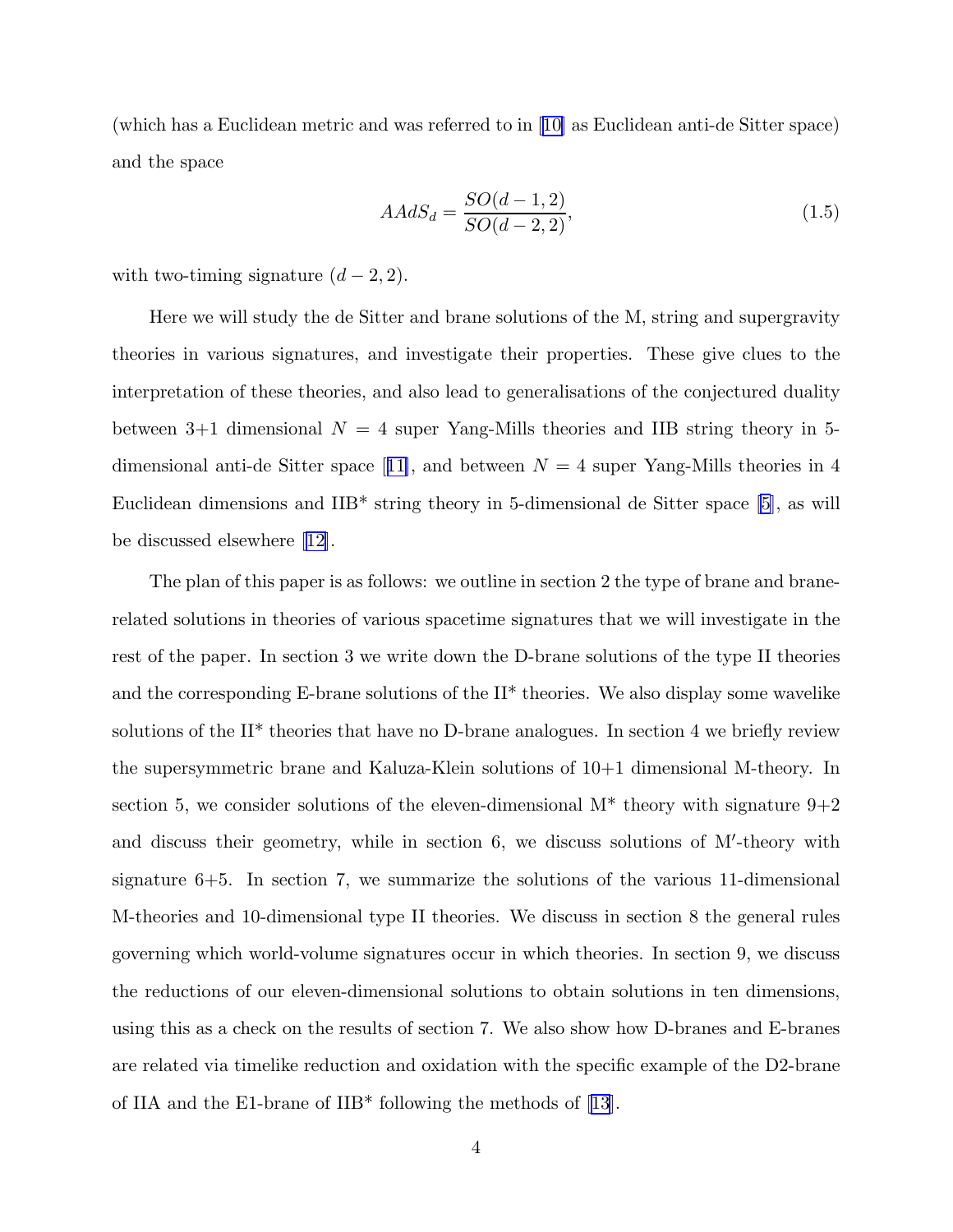# <span id="page-5-0"></span>2. Brane Solutions

For theories in spacetimes of signature  $(S, T)$ , we will seek generalised brane solutions with metric of the form

$$
ds^{2} = H^{\alpha} \eta_{ab} dX^{a} dX^{b} + H^{\beta} \tilde{\eta}_{ij} dY^{i} dY^{j}, \qquad (2.1)
$$

where  $\eta_{ab}$  is a flat metric of signature  $(s, t)$  and  $\tilde{\eta}_{ij}$  is a flat metric of signature  $(S-s, T-t)$ . We will require H to be a function of the transverse coordinates  $Y^i$  and find that the field equations imply that  $H(Y)$  has to be a harmonic function, satisfying

$$
\tilde{\eta}^{ij}\partial_i\partial_j H = 0,\tag{2.2}
$$

and determine the constants  $\alpha, \beta$ . The longitudinal space has signature  $(s, t)$ , and we refer to it as an  $(s, t)$ -brane, so that a conventional p-brane of a Lorentzian theory with  $(S, T) = (D - 1, 1)$  is a  $(p, 1)$ -brane. These solutions also have a non-vanishing *n*-form gauge field with  $n = s + t$ .

Different types of solutions arise for different choices of harmonic function. A simple choice is the wave-type solution

$$
H = A\sin(K_i Y^i + c), \qquad \tilde{\eta}^{ij} K_i K_j = 0 \tag{2.3}
$$

with K a constant null vector. For the Euclidean transverse space (as in  $p$ -branes) there are no non-trivial null vectors  $K$ , but there are non-trivial solutions if the transverse space has both spacelike and timelike dimensions.

A simple generalisation of the usual  $p$ -brane ansatz is to take

$$
H = c + \frac{Q}{|Y|^q}, \qquad q = S + T - s - t - 2,
$$
\n(2.4)

for some constants  $c, Q$ ;  $c$  can be taken to be 0 or 1, while  $Q$  represents the 'charge' of the brane. Here  $|Y|^q = |\tilde{\eta}_{ij} Y^i Y^j|^{q/2}$ . The solution then clearly has a potential singularity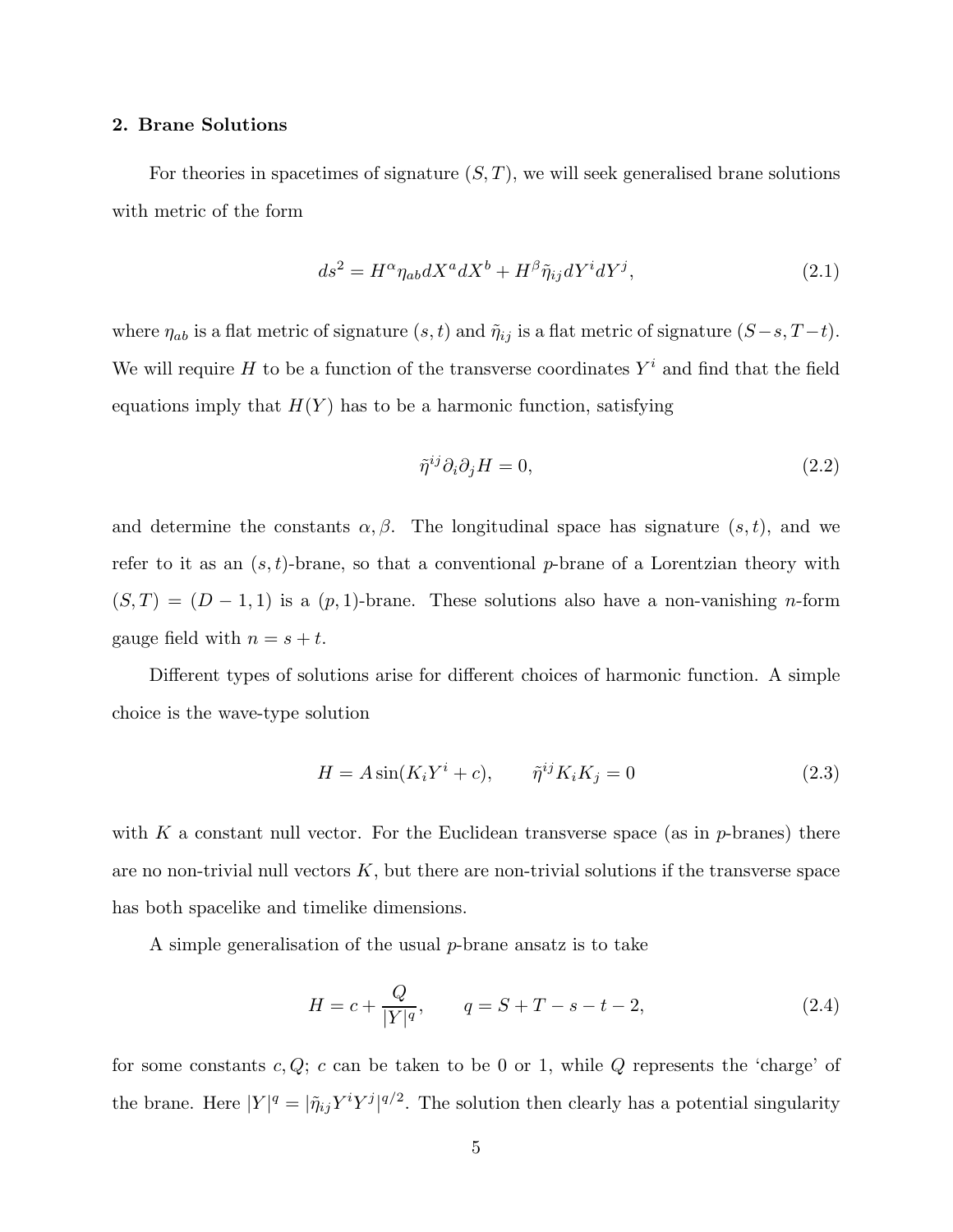at  $Y^2 = 0$ , where  $Y^2 = \tilde{\eta}_{ij} Y^i Y^j$ ; this is the horizon at the point  $Y = 0$  for the usual p-branes, but is more complicated in other signatures. The null-cone  $Y^2 = 0$  splits the transverse space into two regions,  $Y^2 > 0$  and  $Y^2 < 0$ , and in general a solution valid in one region cannot be continued through the null cone to a solution in the other region; in some examples, the surface  $Y^2 = 0$  is singular, in others it is a boundary. However, in the cases in which it is a non-singular horizon, one can continue through it, as in[[14\]](#page-34-0). Near  $Y^2 = 0$ , the constant term in [\(2.4\)](#page-5-0) is negligible, so that one can take

$$
H \sim \frac{Q}{|Y|^q}.\tag{2.5}
$$

This limiting form of the geometry is sometimes a non-singular product of de Sitter-type spaces. For example, for the usual D3-brane, M2-brane and M5-brane it is a product of anti-de Sitter space and a sphere,  $AdS_{p+2} \times S^{D-p-2}$  [[14,11](#page-34-0)], while for the E4-brane of the type IIB\* string theory, it is the product  $dS_5 \times H^5$  of 5-dimensional de Sitter space and a 5-hyperboloid[[5\]](#page-34-0). For the case of the E4-brane, the two regions  $Y^2 > 0$  and  $Y^2 < 0$  are two distinct, complete, non-singular solutions and for both cases  $Y^2 = 0$  is a boundary at infinite distance. There are thus two solutions, and neither can be analytically continued through $Y^2 = 0$ . The interpretation of these solutions was discussed in [[5\]](#page-34-0).

In all the cases with Lorentzian signature transverse spaces, we will exhibit two solutions, one for the region  $Y^2 > 0$  and one for the region  $Y^2 < 0$ . We will not address here the nature of the surface  $Y^2 = 0$  (which could be a singularity, a horizon, a boundary, etc.) or discuss in which cases the brane solutions can be continued through  $Y^2 = 0$ . We hope to return to these questions, and others concerning the interpretation of these solutions, in a future publication.

In addition to the single source solution [\(2.4](#page-5-0)), there are multi-source solutions

$$
H = c + \sum_{m} \frac{Q_m}{|Y - Y_m|^q} \tag{2.6}
$$

as well as smeared solutions in which the harmonic function  $H$  is independent of one or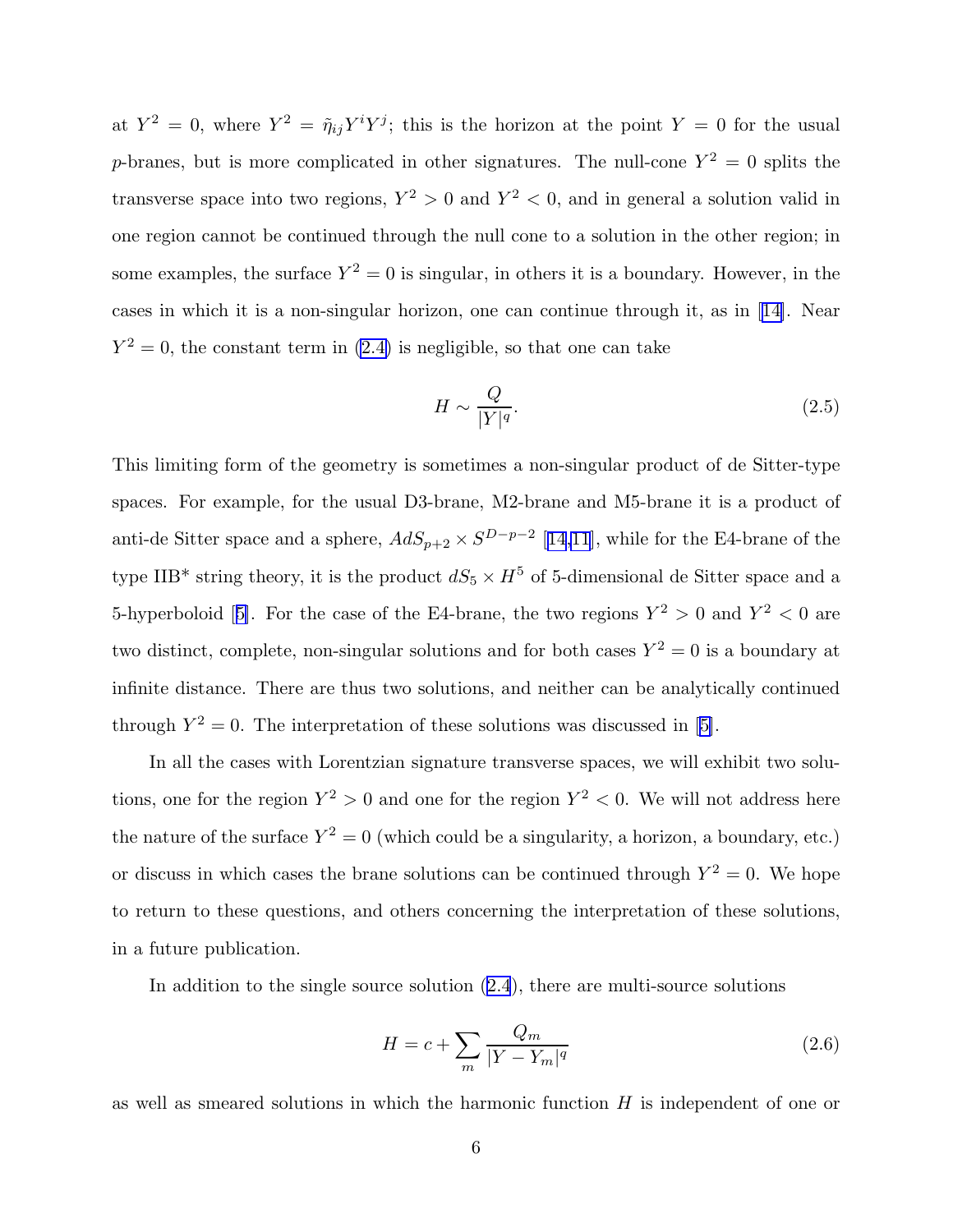<span id="page-7-0"></span>more of the  $Y^i$ . However, in each case we will usually only display the single-source solution ([2.4](#page-5-0)) explicitly.

# 3. D-branes and E-branes

The bosonic action of the IIA supergravity is

$$
S_{IIA} = \int d^{10}x \sqrt{-g} \left[ e^{-2\Phi} \left( R + 4(\partial \Phi)^2 - \frac{H^2}{12} \right) - \frac{G_2^2}{4} - \frac{G_4^2}{48} \right] + \frac{4}{\sqrt{3}} \int G_4 \wedge G_4 \wedge B_2 + \dots
$$
\n(3.1)

while that of IIB supergravity is

$$
S_{IIB} = \int d^{10}x \sqrt{-g} \left[ e^{-2\Phi} \left( R + 4(\partial \Phi)^2 - \frac{H^2}{12} \right) - \frac{G_1^2}{2} - \frac{G_3^2}{12} - \frac{G_5^2}{240} \right] + \dots \tag{3.2}
$$

Here  $\Phi$  is the dilaton,  $H = dB_2$  is the field strength of the NS-NS 2-form gauge field  $B_2$  and  $G_{n+1} = dC_n + \dots$  is the field strength for the RR *n*-form gauge field  $C_n$ . The field equations derived from the IIB action (3.2) are supplemented with the self-duality constraint  $G_5 = *G_5$ . Our conventions are that in signature  $S + T$ , the metric has S positive spatial eigenvalues and T negative timelike ones, so that a Lorentzian metric has signature  $(+ + \ldots + -).$ 

The type II supergravity solution for a D<sub>p</sub>-brane ( $p$  is even for IIA and odd for IIB) is given by [\[15](#page-34-0),[16,17\]](#page-34-0)

$$
ds^{2} = H^{-1/2}(-dt^{2} + dx_{1}^{2} + \dots + dx_{p}^{2}) + H^{1/2}(dy_{p+1}^{2} + \dots + dy_{9}^{2})
$$
  
\n
$$
e^{-2\Phi} = H^{(p-3)/2}, \qquad C_{012\ldots p} = -H^{-1} + k,
$$
\n(3.3)

where H is a harmonic function of the transverse coordinates  $y_{n+1}, \ldots, y_9$ , k is a constant and here and throughout in the paper we denote longitudinal spatial coordinates by  $x_a$ and transverse spatial coordinates by  $y_i$ . The simplest choice for H is

$$
H = c + \frac{q}{y^{7-p}},\tag{3.4}
$$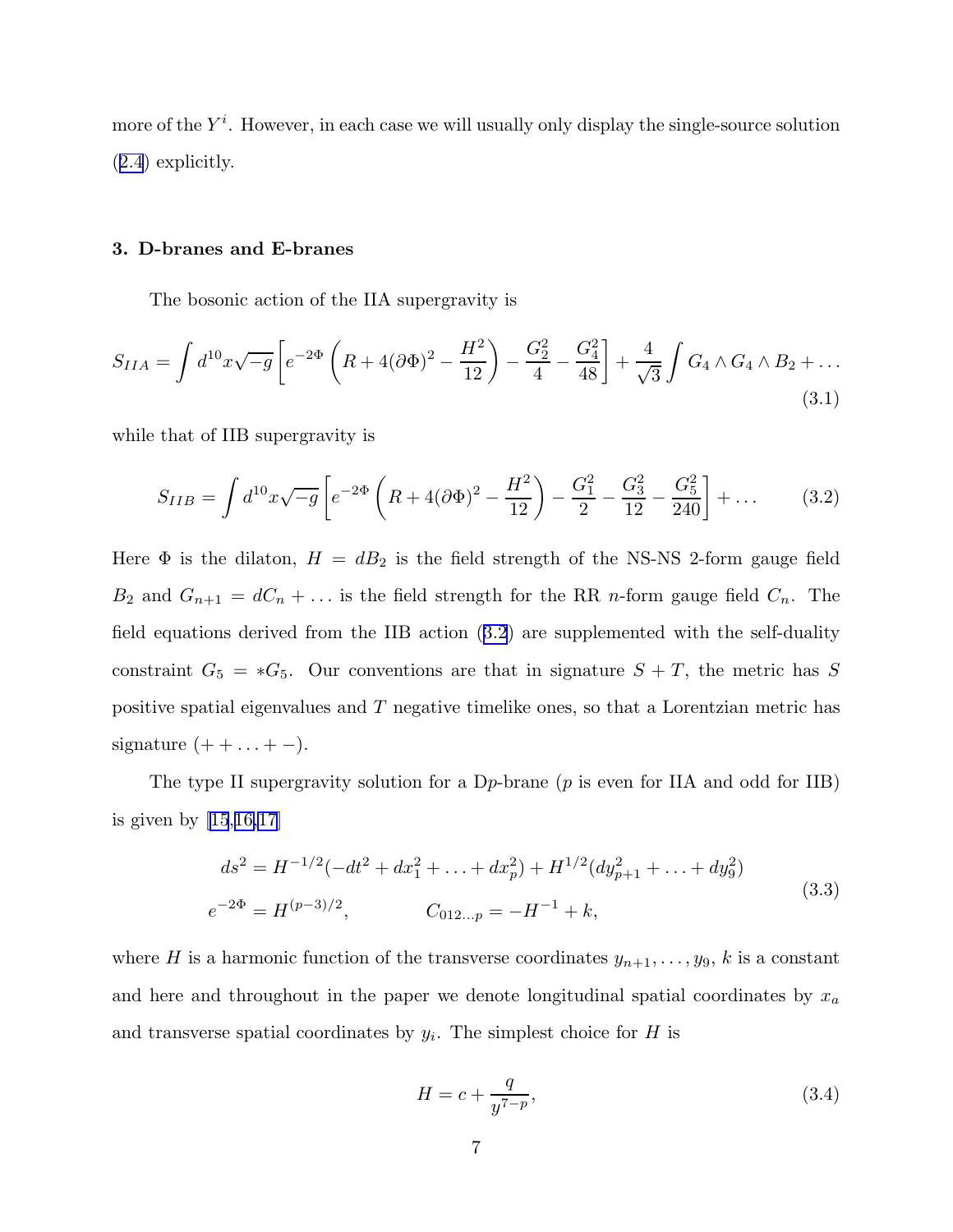<span id="page-8-0"></span>where c is a constant (which can be taken to be 0 or 1),  $q$  is the D-brane charge and  $y$  is the radial coordinate defined by

$$
y^2 = \sum_{i=p+1}^{9} y_i^2.
$$
 (3.5)

When  $c \neq 0$ , it is conventional to set  $k = c^{-1}$ , so that as  $y \to \infty$ ,  $C_{012...p} \to 0$ . However, for convenience we will henceforth set  $k = 0$  and usually take  $c = 1$ .

The type IIA\* and type IIB\* actions are given by reversing the signs of the RR kinetic termsin  $(3.1), (3.2)$  $(3.1), (3.2)$  $(3.1), (3.2)$  $(3.1), (3.2)$  $(3.1), (3.2)$  to give [\[5](#page-34-0)]

$$
S_{IIA*} = \int d^{10}x \sqrt{-g} \left[ e^{-2\Phi} \left( R + 4(\partial \Phi)^2 - \frac{H^2}{12} \right) + \frac{G_2^2}{4} + \frac{G_4^2}{48} \right] + \dots \tag{3.6}
$$

and

$$
S_{IIB*} = \int d^{10}x \sqrt{-g} \left[ e^{-2\Phi} \left( R + 4(\partial \Phi)^2 - \frac{H^2}{12} \right) + \frac{G_1^2}{2} + \frac{G_3^2}{12} + \frac{G_5^2}{240} \right] + \dots, \tag{3.7}
$$

where the field equations from (3.7) are supplemented by the constraint  $G_5 = *G_5$ .

The E<sub>p</sub>-brane solutions to  $(3.6)$  and  $(3.7)$  are given by

$$
ds^{2} = H^{-1/2}(dx_{1}^{2} + ... + dx_{p}^{2}) + H^{1/2}(-dt^{2} + dy_{p+1}^{2} + ... + dy_{9}^{2}),
$$
  
\n
$$
e^{-2\phi} = H^{(p-4)/2}, \qquad C_{12...p} = -H^{-1}.
$$
\n(3.8)

In this case, H is a harmonic function of  $t, y_{p+1}, \ldots, y_9$  (i.e. it is a solution of the wave equation  $\nabla^2 H = 0$ , and H can depend on time as well as the spatial transverse coordinates.

There are a number of different possibilities for  $H$ . First, we can take the time-independent $H$  given by  $(3.4)$  $(3.4)$ . These are the solutions that arise from the D-brane supergravity solutions on performing a timelike T-duality, using a generalisation[[6\]](#page-34-0) of Buscher's rules[[18](#page-34-0)]. Secondly, we can consider the solution[[5\]](#page-34-0)

$$
H = c + \frac{q}{\tau^{8-p}}\tag{3.9}
$$

where  $\tau, \sigma$  are the proper time and distance defined by

$$
\tau^2 = -\sigma^2 = t^2 - y^2. \tag{3.10}
$$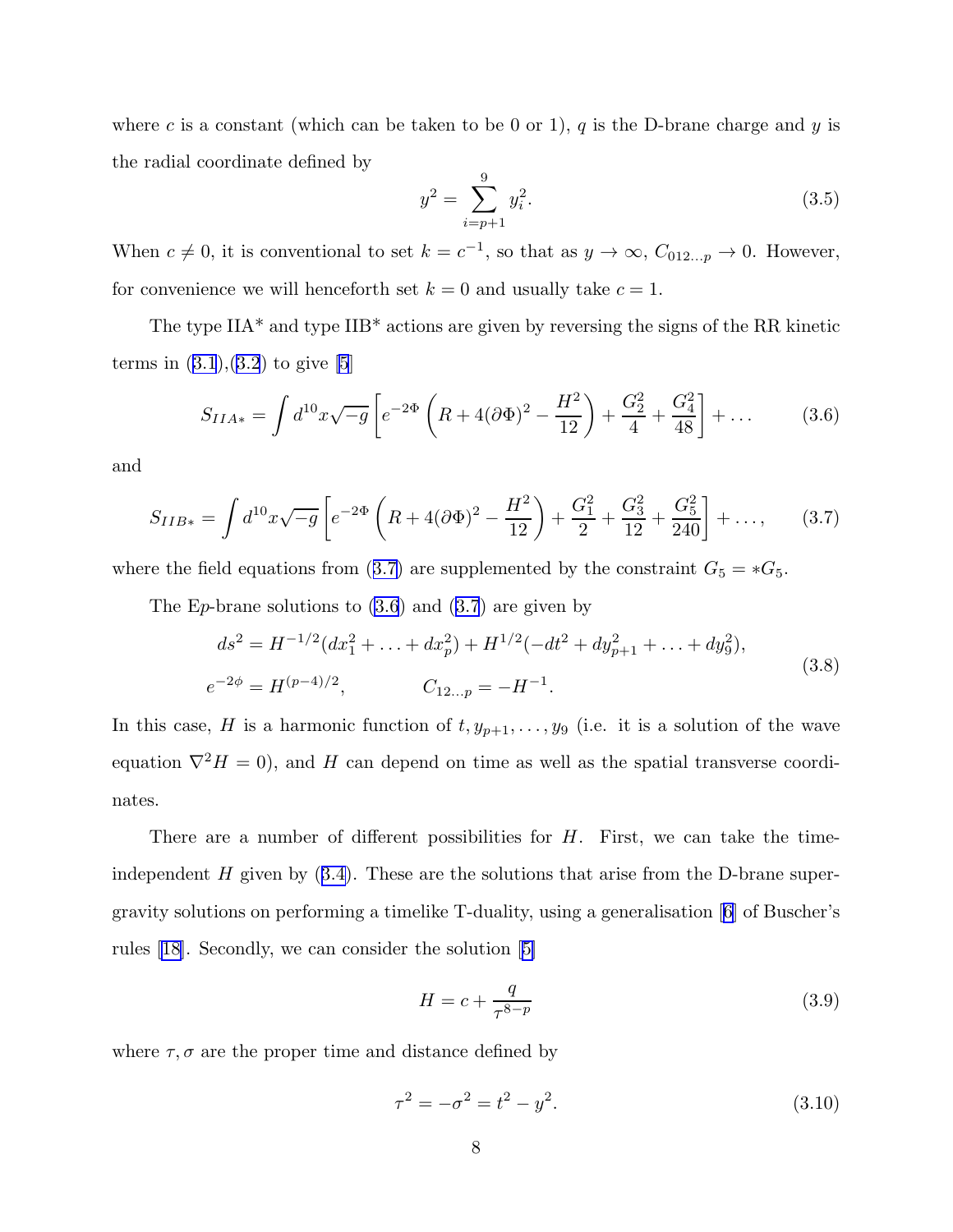This corresponds to a source located at a point in the transverse space-time. For odd  $p$ , taking

$$
H = c + \frac{q}{\sigma^{8-p}}\tag{3.11}
$$

gives a different solution.

The solution [\(3.8\)](#page-8-0) is an extended object associated with a spacelike p-surface with coordinates  $x^1, \ldots, x^p$  located at  $t = y^{p+1} = \ldots = y^9 = 0$ . This is to be compared with a D-brane, which is associated with a timelike  $p + 1$ -surface with coordinates  $t, x^1, \ldots, x^p$ located at  $y^{p+1} = \ldots = y^9 = 0$ . A D-brane arises in perturbative type II string theory from imposing Dirichlet boundary conditions in the directions  $y^{p+1}, \ldots, y^9$  and Neumann conditions in the remaining directions, and the D-brane solution([3.3](#page-7-0)) describes the supergravity fields resulting from such a D-brane source. Similarly, the E-brane in perturbative type II\* string theory arises from imposing Dirichlet boundary conditions in the directions  $t, y^{p+1}, \ldots, y^9$ , including time, and Neumann conditions in the remaining directions, and the E-brane solution([3.8\)](#page-8-0) describes the supergravity fields resulting from such an E-brane source. In the perturbative string theory, the timelike T-duality taking the type II theory to the type II\* theory changes the boundary condition in the time direction from Dirichlet to Neumann, and so takes a  $D_p$ -brane to an E<sub>p</sub>-brane. The solutions have a potential singularityon the light-cone  $t^2 = y^2$ , but in some cases this is non-singular [[5\]](#page-34-0). The E-branes preserve 16 of the 32 supersymmetries of the type II\* theories. Smearing these solutions in the time direction gives the time-independent solutions given by  $(3.8)$  with H given by ([3.4](#page-7-0)), and other solutions can be obtained by smearing in spacelike directions.

Another choice of H satisfying the wave equation is a wave solution

$$
H(y^i, t) = A \sin(k_i y^i + \omega t), \qquad k^2 = \omega^2 \tag{3.12}
$$

or a linear supposition of such solutions. These are completely non-singular and have no non-trivial D-brane analogue.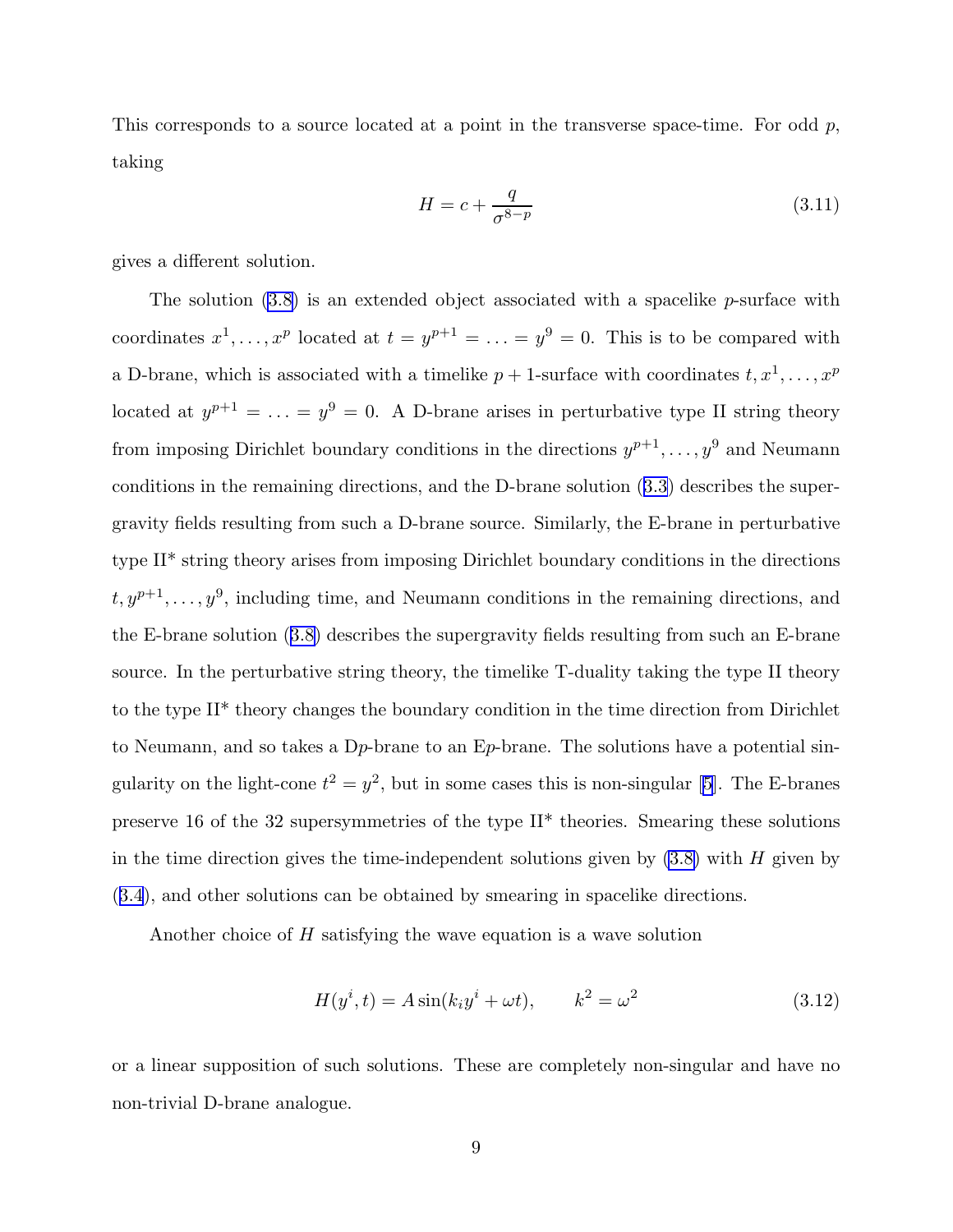# <span id="page-10-0"></span>4. Solutions of M-Theory

M-theoryis the strong coupling limit of the type IIA string  $[2]$  $[2]$  and is a theory in  $10+1$ dimensions whose low-energy effective field theory is 11-dimensional supergravity [\[19](#page-34-0)] with bosonic action

$$
S_M = \int d^{11}x \sqrt{-g} \left( R - \frac{G_4^2}{48} \right) - \frac{1}{12} \int C \wedge G \wedge G. \tag{4.1}
$$

In this section, we review the solutions of M-theory whose analogues for  $M^*$  and  $M'$  theories we will find in later sections.

The maximally supersymmetric solutions are 11-dimensional Minkowski space and its toroidal compactifications, the Freund-Rubin solution  $AdS_4 \times S^7$  [[20\]](#page-34-0), and the compactification  $AdS_7 \times S^4$  [[21\]](#page-34-0). It also has solutions which preserve half of the 32 supersymmetries: the M2-brane [\[22](#page-34-0)], the M5-brane [\[23](#page-34-0)], the pp-wave solution[[24\]](#page-34-0) and the Kaluza-Klein (KK) monopole[[25\]](#page-34-0) solution  $\mathbb{R}^{6,1} \times TN$  [\[26](#page-34-0)], where  $\mathbb{R}^{s,t}$  is flat space with signature  $(s,t)$ , and TN is the self-dual Euclidean Taub-NUT solution with metric

$$
ds^{2} = V^{-1} (dz + A_{i} dy^{i})^{2} + V \delta_{ij} dy^{i} dy^{j},
$$
\n(4.2)

where  $V$  is a harmonic function depending on  $y_i$  and

$$
F_{ij} \equiv \partial_i A_j - \partial_j A_i = \epsilon_{ijk} \partial_k V. \tag{4.3}
$$

TheM2-brane solution of the  $10+1$  supergravity action  $(4.1)$  is given by  $[22]$  $[22]$ 

$$
ds^{2} = H^{-2/3}(-dt^{2} + dx_{1}^{2} + dx_{2}^{2}) + H^{1/3}(dy_{3}^{2} + ... + dy_{9}^{2} + dy_{10}^{2}),
$$
  
\n
$$
C_{012} = H^{-1},
$$
\n(4.4)

where  $H(y_3, \ldots, y_{10})$  is a harmonic function in the transverse space. For a single membrane at  $y = 0$ , we take

$$
H = 1 + \frac{Q}{y^6},
$$
\n(4.5)

where here and throughout  $y^2 = \sum_i y_i^2$ , where i runs over the spatial indices in the transverse space. The world-volume has signature (2,1). The M2-brane solution has bosonic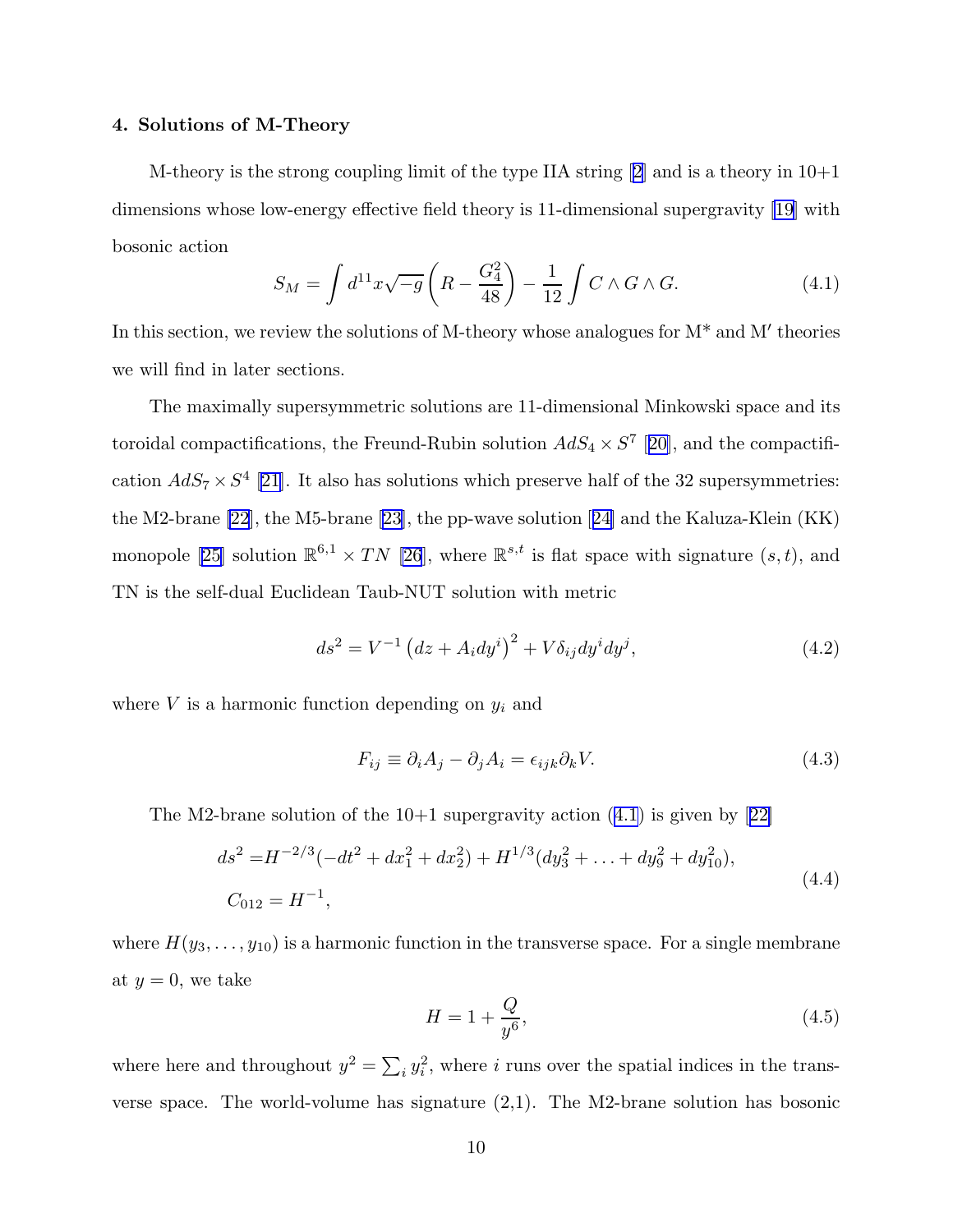symmetry  $ISO(2,1) \times SO(8)$ . It is nonsingular at  $y = 0$  with near-horizon geometry  $AdS_4 \times S^7$  [\[14](#page-34-0)].

The M5-brane[[23\]](#page-34-0) is given by

$$
ds^{2} = H^{-1/3}(-dt^{2} + dx_{1}^{2} + ... + dx_{5}^{2}) + H^{2/3}(dy_{6}^{2} + dy_{7}^{2} + dy_{8}^{2} + dy_{9}^{2} + dy_{10}^{2}),
$$
  
\n
$$
C_{t12345} = H^{-1},
$$
\n(4.6)

where

$$
H = 1 + \frac{Q}{y^3} \tag{4.7}
$$

and  $y^2 = y_6^2 + y_7^2 + \ldots + y_{10}^2$ . This solution has bosonic symmetry  $ISO(5, 1) \times SO(5)$  and interpolatesbetween  $AdS_7 \times S^4$  and flat space [[14](#page-34-0)].

# 5. Solutions of M\*

We will now seek the analogues of the M2-brane, M5-brane and KK monopole that occur in the  $M^*$  theory. The  $M^*$  theory [\[6](#page-34-0)] is the strong coupling limit of the IIA\* theory and is a theory in  $9+2$  dimensions whose field theory limit is a supergravity theory with bosonic action [\[5](#page-34-0)]

$$
S_M = \int d^{11}x \sqrt{g} \left( R + \frac{G_4^2}{48} \right) - \frac{1}{12} \int C \wedge G \wedge G. \tag{5.1}
$$

Note that the sign of the kinetic term of  $G_4$  is opposite to that of the action [\(4.1](#page-10-0)); as we shall see in section 8, the sign of the kinetic term is intimately related with the worldvolume signatures that can occur. For example, if the sign of the kinetic term of  $G_4$  were reversed in (5.1) to give a Lagrangian  $R - G_4^2/48 + \dots$  in 9+2 dimensions, there would be a membrane solution with 2+1 dimensional world-volume, while the action (5.1) with the opposite sign for the  $G_4$  kinetic term has brane solutions with world-volume signatures  $(3,0)$  and  $(1,2)$ , as we shall see below. The sign of the  $G_4$  kinetic term in actions  $(4.1),(5.1)$ is determined by supersymmetry.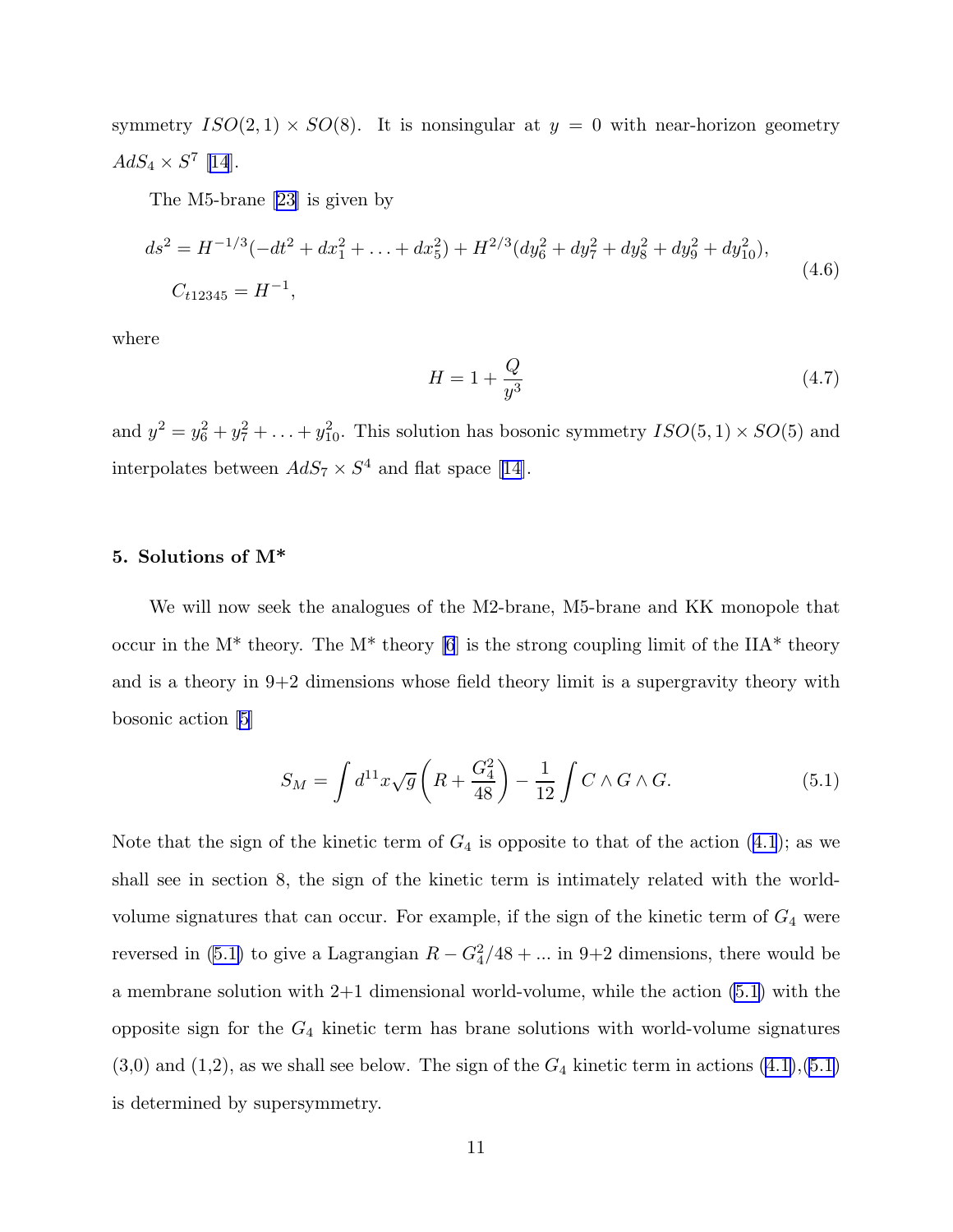The equations of motion of this action are straightforward to solve, using Appendix B for the Ricci tensor and scalar. This theory has a number of Freund-Rubin-type solutions involvingthe de-Sitter-type spaces defined in  $(1.1) - (1.5)$  $(1.1) - (1.5)$  $(1.1) - (1.5)$  $(1.1) - (1.5)$  $(1.1) - (1.5)$ , including d-dimensional de Sitter space  $dS_d$ , d-dimensional anti-de de Sitter space  $AdS_d$ , the d-dimensional hyperbolic space  $H_d$ , and the two-time de Sitter space  $AAdS_d$  which is a generalised de Sitter space given by (a connected component of) the coset  $SO(d-1, 2)/SO(d-2, 2)$ , with signature  $(d-2, 2)$ and isometry  $SO(d-1,2)$ . The solutions are

$$
dS_4 \times AdS_7
$$
  
 
$$
AdS_4 \times S^7
$$
  
 
$$
AdS_7 \times dS_4
$$
  
 
$$
AdS_7 \times H^4
$$
 (5.2)

For example, the  $AAdS_4 \times S^7$  solution is

$$
ds^{2} = \frac{z^{2}}{a^{2}}(-dt^{2} - dt'^{2} + dx^{2}) + \frac{a^{2}}{z^{2}}dz^{2} + 4a^{2}d\Omega_{7}^{2},
$$
  
\n
$$
C_{tt'xz} = \frac{3}{a}\epsilon_{tt'xz}.
$$
\n(5.3)

 $AAdS_4$  has signature  $(2, 2)$ , isometry  $SO(3, 2)$  and constant curvature  $\sim 1/a^2$ .

There are two solutions of M\*-theory analogous to the M2-brane. The first of these is the  $(1,2)$ -brane given by

$$
ds^{2} = H^{-2/3}(-dt^{2} - dt'^{2} + dx^{2}) + H^{1/3}(dy_{2}^{2} + ... + dy_{9}^{2}),
$$
  
\n
$$
C_{tt'x} = H^{-1},
$$
\n(5.4)

where $H(y_3, \ldots, y_{10})$  is again a harmonic function in  $\mathbb{R}^8$ , which we can take to be ([4.5](#page-10-0)). The world-volume has signature  $(1,2)$ , with two times. This solution has bosonic symmetry  $ISO(1, 2) \times SO(8)$ . Near  $y = 0$ , the metric takes the form

$$
ds^{2} = \frac{U^{2}}{R^{2}}(-dt^{2} - dt'^{2} + dx^{2}) + \frac{R^{2}dU^{2}}{U^{2}} + Q^{1/3}d\Omega_{7}^{2},
$$
\n(5.5)

which is the metric on  $AAdS_4 \times S^7$ ; here  $U = Q^{-1/6}y^2/2$  and  $R = Q^{1/6}/2 = R_{S^7}/2$ . The (1,2)-brane interpolates between the flat space  $\mathbb{R}^{9,2}$  and  $AAdS_4 \times S^7$ .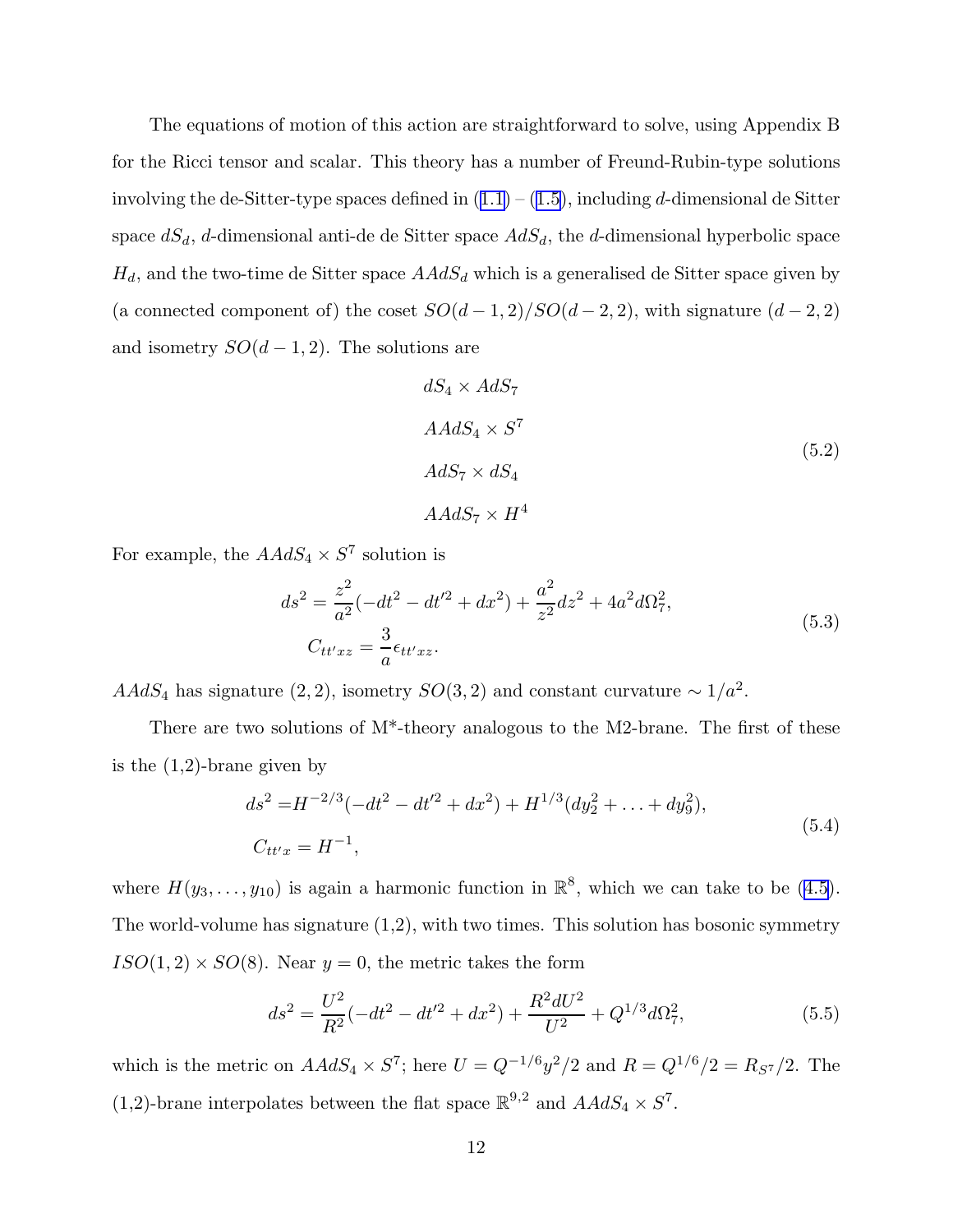<span id="page-13-0"></span>The second membrane-type solution is the (3,0)-brane given by

$$
ds^{2} = H_{2}^{-2/3} (dx_{1}^{2} + dx_{2}^{2} + dx_{3}^{2}) + H_{2}^{1/3} (-dt^{2} - dt'^{2} + dy_{4}^{2} + ... + dy_{9}^{2}),
$$
  
\n
$$
C_{123} = H_{2}^{-1},
$$
\n(5.6)

where  $H$  is a harmonic function on the transverse space. The world-volume is Euclidean, with signature  $(3,0)$ .

The E4-brane solution considered in [\[5](#page-34-0)] has a transverse space which is 6-dimensional Minkowski space, which is divided into two regions by the light-cone. Choosing the harmonic function([3.9](#page-8-0)) gave a solution which split into two regions, the inside and outside of the light-cone, and each region is in fact a non-singular complete solution, with the light-cone of the parameter space becoming a boundary at infinite geodesic distance. A similar situation occurs here for the (3,0)-brane.

For the (3,0) brane, the null-cone  $y^2 = t^2 + t'^2$  divides the transverse parameter space into two regions, and, as discussed in section 2, there are two distinct brane solutions, in which the transverse coordinate space is restricted to the region inside or outside the null cone. In the region  $y^2 > t^2 + t'^2$ , a natural choice for the time-dependent harmonic function is

$$
H_2 = 1 + \frac{Q}{(y^2 - t^2 - t^2)^3},\tag{5.7}
$$

which gives a real solution (5.6) for  $y^2 > t^2 + t'^2$ . For  $y^2 < t^2 + t'^2$ , we take instead

$$
H_2 = 1 + \frac{Q}{(t^2 + t'^2 - y^2)^3}.
$$
\n(5.8)

In either case, the solution has bosonic symmetry  $ISO(3) \times SO(6, 2)$ . The geometry of (5.6) near  $y^2 = t^2 + t'^2$  differs in the two cases, and the interpretation is similar to that of the E4-brane solution of the  $IIB^*$  string [\[5](#page-34-0)].

For  $y^2 > t^2 + t'^2$ , let  $\sigma^2 = y^2 - t^2 - t'^2$ . Then near  $\sigma = 0$ ,  $H_2^{1/3} \sim Q^{1/3}/\sigma^2$ . Setting

$$
y = \sigma \cosh \alpha, \qquad t = \sigma \sinh \alpha \cos \beta, \qquad t' = \sigma \sinh \alpha \sin \beta \tag{5.9}
$$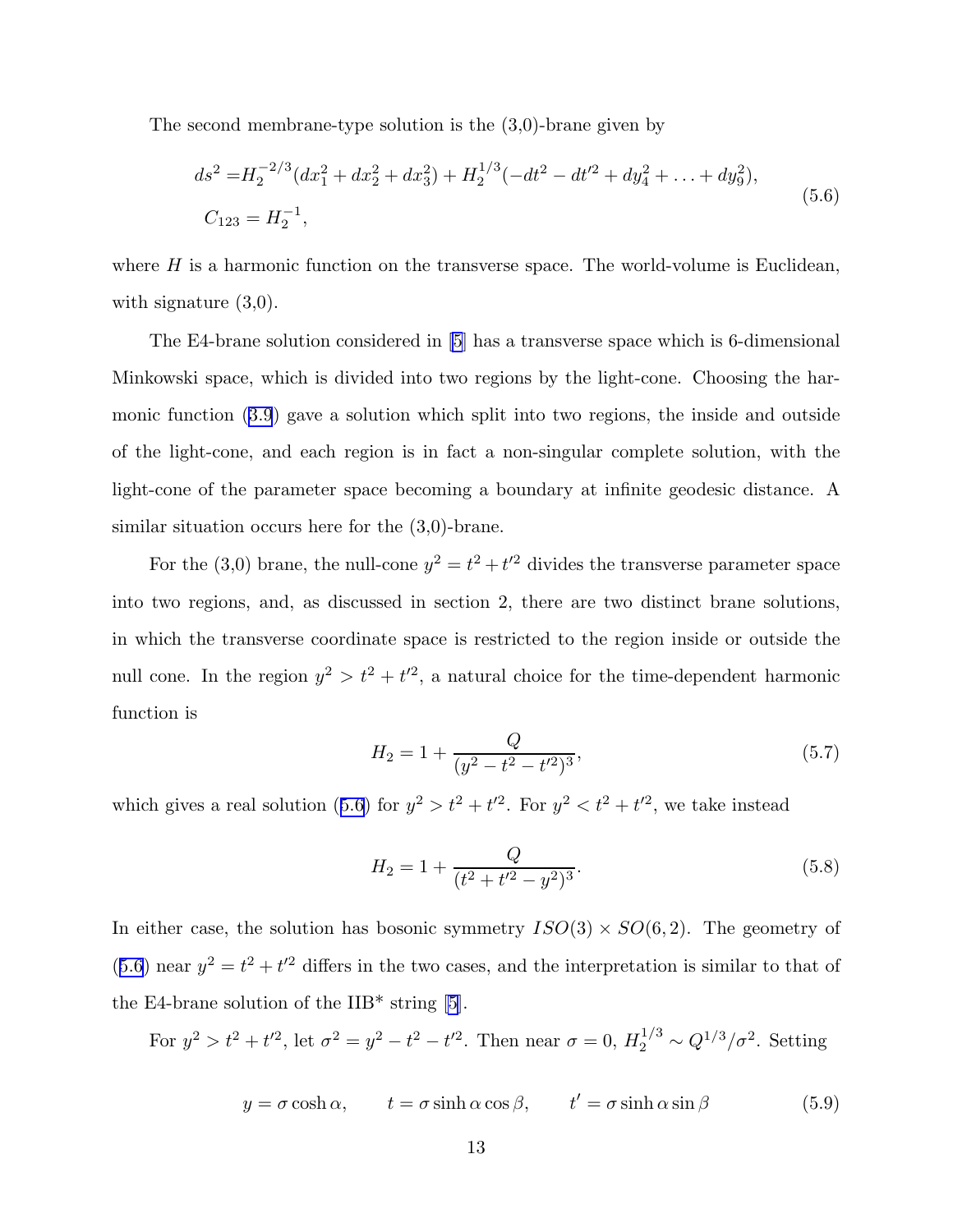it is straightforward to show that, near  $\sigma = 0$  the metric takes the form

$$
ds^{2} = \frac{V^{2}}{R^{2}}(dx_{1}^{2} + dx_{2}^{2} + dx_{3}^{2}) + \frac{R^{2}dV^{2}}{V^{2}} + Q^{1/3}(-d\alpha^{2} - \sinh^{2}\alpha d\beta^{2} + \cosh^{2}\alpha d\Omega_{5}^{2}), (5.10)
$$

where  $V = Q^{-1/6} \sigma^2/2$  and again  $R = Q^{1/6}/2$ . This is the metric for  $H^4 \times AA dS_7$ . The region $y^2 > t^2 + t'^2$  of the solution ([5.6\)](#page-13-0) then interpolates between the flat space  $\mathbb{R}^{9,2}$  and  $H^4 \times AAdS_7.$ 

For 
$$
t^2 + t'^2 > y^2
$$
, let  $\tau^2 = t^2 + t'^2 - y^2$ . Then near  $\tau = 0$ ,  $H_2^{1/3} \to Q^{1/3}/\tau^2$ . Setting

$$
y = \tau \sinh \alpha, \qquad t = \tau \cosh \alpha \cos \theta, \qquad t' = \tau \cosh \alpha \sin \theta, \tag{5.11}
$$

the metric near  $\tau = 0$  takes the form

$$
ds^{2} = \frac{W^{2}}{R^{2}}(dx_{1}^{2} + dx_{2}^{2} + dx_{3}^{2}) - \frac{R^{2}dW^{2}}{W^{2}} + Q^{1/3} (d\alpha^{2} - \cosh^{2}\alpha d\theta^{2} + \sinh^{2}\alpha d\Omega_{5}^{2}), (5.12)
$$

where  $W = Q^{-1/6} \tau^2/2$  and again  $R = Q^{1/6}/2$ . This is the metric of  $dS_4 \times AdS_7$ . The region $t^2 + t'^2 > y^2$  of the solution ([5.6\)](#page-13-0) then interpolates between the flat space  $\mathbb{R}^{9,2}$  and  $dS_4 \times AdS_7$ .

The  $M^*$  theory has a  $(5,1)$ -brane solution (analogous to the M5-brane of M-theory) which is given by

$$
ds^{2} = H^{-1/3}(-dt^{2} + dx_{1}^{2} + ... + dx_{5}^{2}) + H^{2/3}(-dt'^{2} + dy_{6}^{2} + dy_{7}^{2} + dy_{8}^{2} + dy_{9}^{2}),
$$
  
\n
$$
C_{t12345} = H^{-1},
$$
\n(5.13)

Here  $H$  is a harmonic function and again there are two solutions. In the first solution

$$
H = 1 + \frac{Q}{\tau^3},\tag{5.14}
$$

where the transverse coordinates are restricted to the region  $\tau^2 = y^2 - t'^2 > 0$ , where  $y^2 = y_6^2 + y_7^2 + ... + y_9^2$ . In the other solution

$$
H = 1 + \frac{Q}{\sigma^3},\tag{5.15}
$$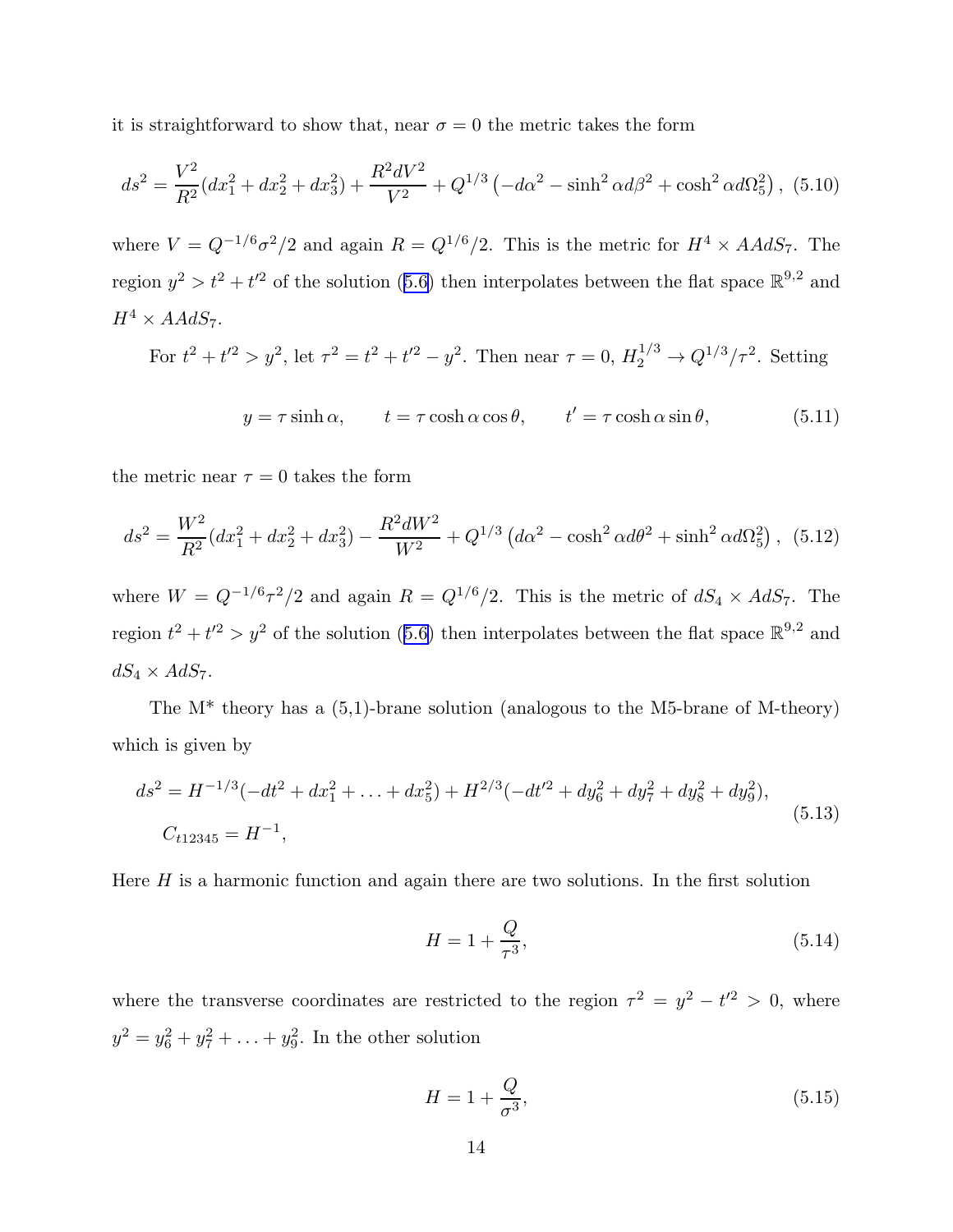where the transverse coordinates are restricted to the region  $\sigma^2 = t'^2 - y^2 > 0$ . Both solutions have bosonic symmetry  $ISO(5,1) \times SO(4,1)$  and world-sheet signature (5,1).

Again, the geometry differs for the two cases. In the first case, near  $\tau = 0$ , it takes the form of  $AAdS_7 \times H^4$ , while for the second, near  $\sigma = 0$  it takes the form  $AdS_7 \times dS_4$ . In both cases, the brane solution interpolates between these geometries and flat space. Note that these near horizon geometries are the same as those for the Euclidean membrane with world-volume signature (3, 0).

There are also generalisations of the KK-monopole solution of M-theory. One is  $\mathbb{R}^{5,2} \times TN$  $\mathbb{R}^{5,2} \times TN$  $\mathbb{R}^{5,2} \times TN$ , where TN is the Euclidean self-dual four-dimensional Taub-NUT space ([4.2](#page-10-0)), while the others involve  $TN^{2,2}$ , where  $TN^{2,2}$  is the generalisation of Taub-NUT space with signature  $2+2$  given by [\[27](#page-35-0)]

$$
ds^{2} = \left(-V^{-1} (dz + A_{i}dY^{i})^{2} + V\eta_{ij}dY^{i}dY^{j}\right),
$$
\n(5.16)

where here  $\eta_{ij}$  is a flat metric with signature  $(+, +, -)$ ,  $i, j = 1, 2, 3$ . V is again a harmonicfunction depending on  $Y_i$  and  $curl A = grad V$ , where, following [[27\]](#page-35-0), curl and grad are defined with respect to the Lorentizian metric  $\eta_{ij}$ . Writing  $Y^i = (y_1, y_2, t)$ ,  $Y^2 = \eta_{ij} Y^i Y^j = y^2 - t^2$ , the harmonic function can be chosen as

$$
V = c + \frac{Q}{Y} = c + \frac{Q}{(y^2 - t^2)^{1/2}}
$$
\n(5.17)

in the region  $Y^2 > 0$ , or as

$$
V = c + \frac{Q}{(t^2 - y^2)^{1/2}}
$$
\n(5.18)

in the region  $Y^2 < 0$ . For the  $TN^{2,2}$  solution, we take  $c = 1$ . The timelike coordinate z is periodic, with period  $4\pi Q$ . Reversing the signature of the metric gives another space of signature (2,2) with metric

$$
ds^{2} = -\left(-V^{-1}\left(dz + A_{i}dY^{i}\right)^{2} + V\eta_{ij}dY^{i}dY^{j}\right),
$$
\n(5.19)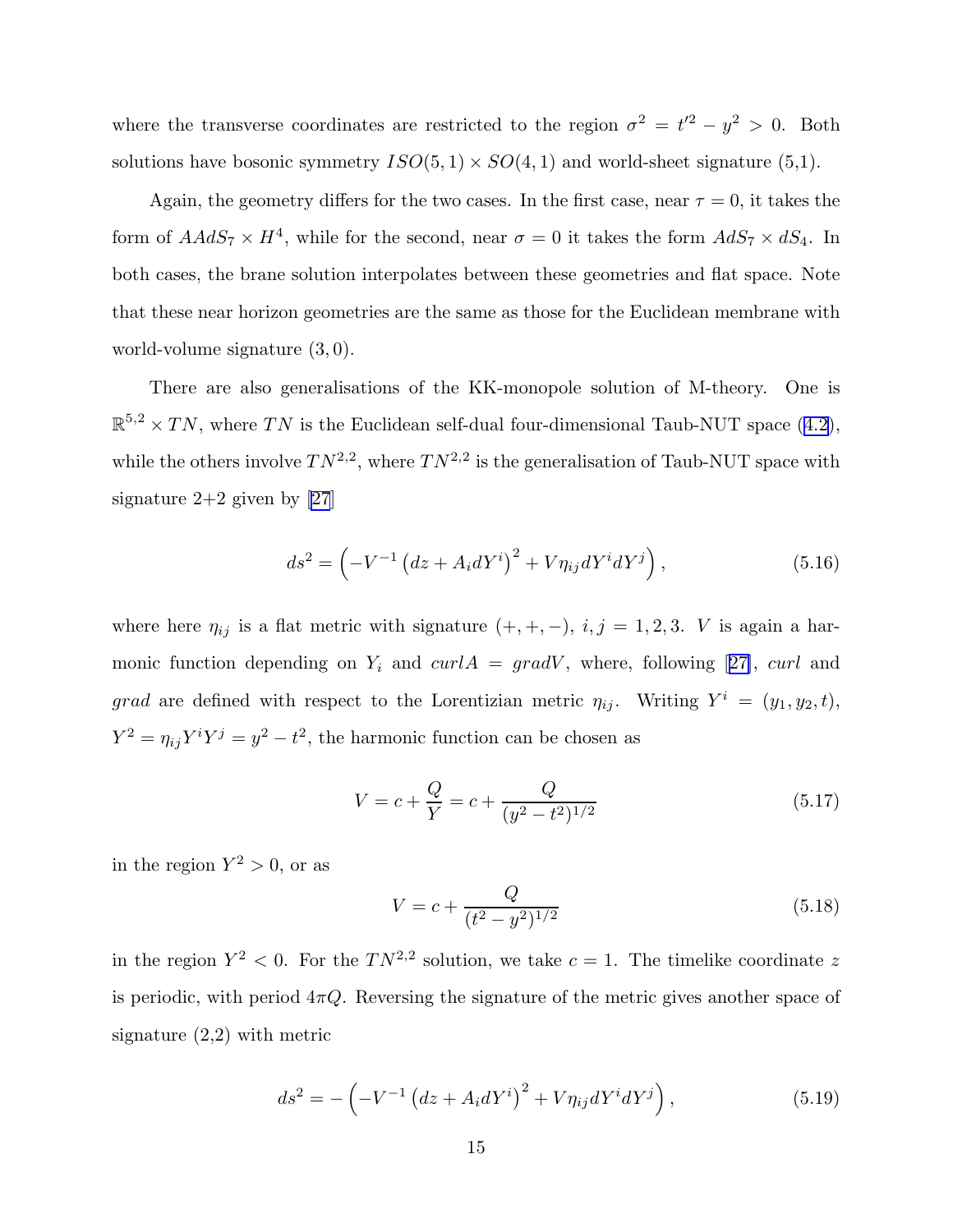<span id="page-16-0"></span>in which space and time have been interchanged, so that in particular the z coordinate on the  $S<sup>1</sup>$  fibre is now spacelike; we shall denote this space as  $-TN<sup>2,2</sup>$ . There are then two distinct solutions,  $\mathbb{R}^7 \times TN^{2,2}$  and  $\mathbb{R}^7 \times -TN^{2,2}$ .

Both  $TN$  and  $TN^{2,2}$  are self-dual Kahler Ricci-flat spaces with two covariantly constant spinors; TN has holonomy  $SU(2)$  while  $TN^{2,2}$  has holonomy  $SU(1,1)$ . Then the solutions  $\mathbb{R}^{5,2} \times TN$ ,  $\mathbb{R}^7 \times TN^{2,2}$  and  $\mathbb{R}^7 \times TN^{2,2}$  preserve half the supersymmetry. There is also a Lorentzian signature Taub-NUT solution  $TN^{3,1}$  [[27\]](#page-35-0), but this has no covariantly constant spinors and so the solutions  $\mathbb{R}^7 \times TN^{3,1}$  of M-theory and  $\mathbb{R}^{6,1} \times TN^{3,1}$  of  $M^*$ theory do not preserve any supersymmetries, and will not be considered further here; such solutions have been considered in [\[28](#page-35-0)]. There are also supersymmetric pp-wave solutions similar to those of [\[24](#page-34-0)].

# 6. Solutions of M′ -Theory

There is a IIA string theory in a spacetime with signature 5+5 whose strong coupling limitis the M' theory with signature  $6+5$  [[6\]](#page-34-0). The field theory limit of M' theory is a supergravity theory in 6+5 dimensions with bosonic action

$$
S_{M'} = \int d^{11}x \sqrt{-g} \left( R - \frac{G_4^2}{48} \right) - \frac{1}{12} \int C \wedge G \wedge G. \tag{6.1}
$$

There are the following Freund-Rubin-type solutions:

$$
AAdS_4 \times \frac{SO(4,4)}{SO(4,3)} = \frac{SO(3,2)}{SO(2,2)} \times \frac{SO(4,4)}{SO(4,3)}
$$
  
\n
$$
AdS_4 \times \frac{SO(4,4)}{SO(3,4)} = \frac{SO(3,2)}{SO(3,1)} \times \frac{SO(4,4)}{SO(3,4)}
$$
  
\n
$$
-dS_4 \times AAdS_7 = \frac{SO(1,4)}{SO(1,3)} \times \frac{SO(6,2)}{SO(5,2)}
$$
  
\n
$$
-H^4 \times AdS_7 = \frac{SO(1,4)}{SO(4)} \times \frac{SO(6,2)}{SO(6,1)}
$$
  
\n
$$
S^4 \times -AAdS_7 = \frac{SO(5)}{SO(4)} \times \frac{SO(2,6)}{SO(2,5)}
$$
 (6.2)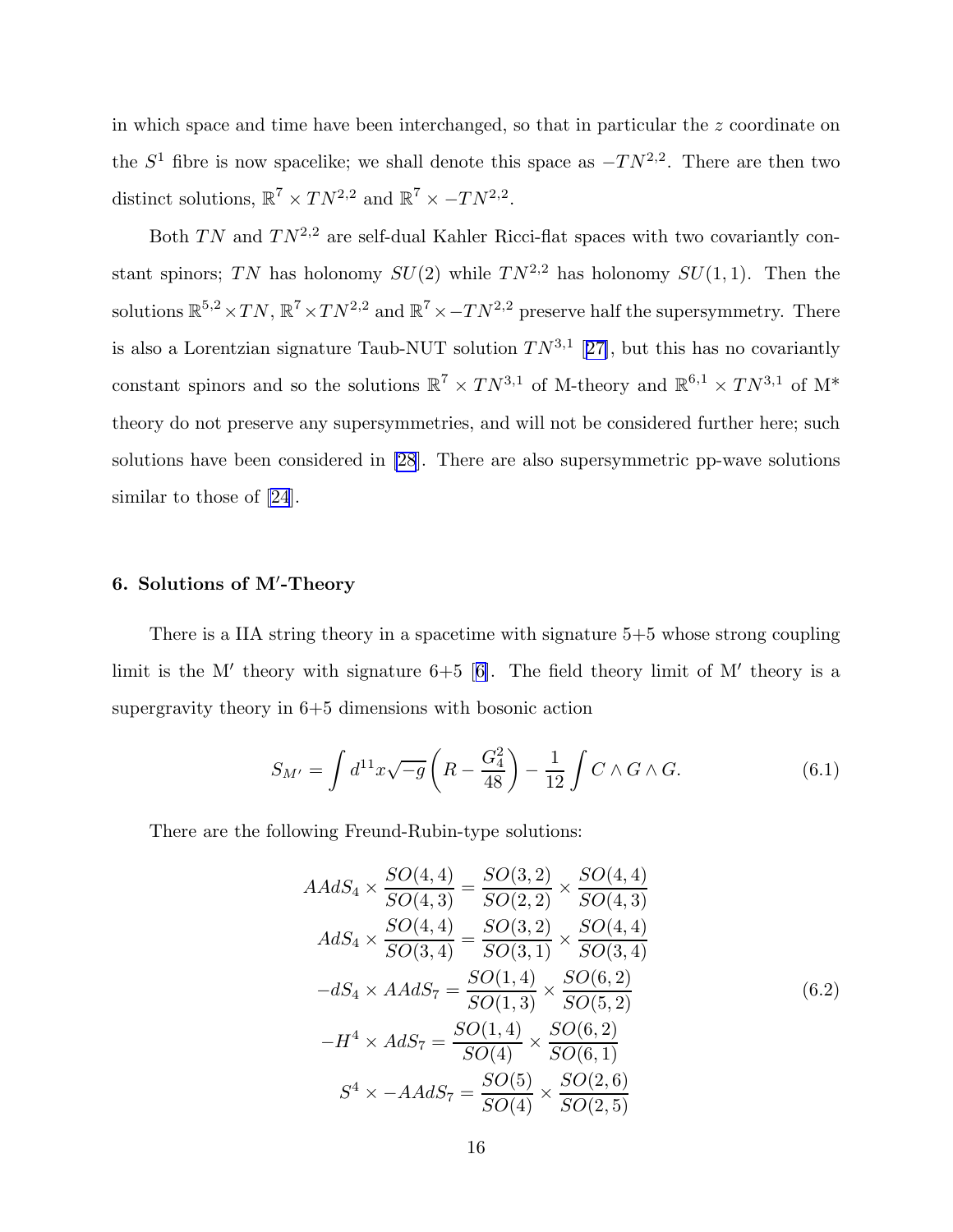Here if X denotes a space with metric g and signature  $(p, q)$ , then  $-X$  denotes the same space X, but with metric  $-g$  and signature  $(q, p)$ . Then  $-dS_4 = SO(1, 4)/SO(1, 3)$  has signature (1,3) and  $-H^4 = SO(1,4)/SO(4)$  is a timelike hyperboloid with negative definite metric of signature (0,4).

There are the following half-supersymmetric KK-monopole type solutions

$$
\mathbb{R}^{2,5} \times TN
$$
  

$$
\mathbb{R}^{4,3} \times TN^{2,2}
$$
  

$$
\mathbb{R}^{6,1} \times -TN
$$
  
(6.3)

and pp-wave solutions similar to those of[[24\]](#page-34-0).

There are two solutions analogous to the M2-brane. The first is the  $(2,1)$ -brane

$$
ds^{2} = H^{-2/3}(-dt^{2} + dx_{1}^{2} + dx_{2}^{2}) + H^{1/3}(-d\tilde{t}_{3}^{2} - d\tilde{t}_{4}^{2} - d\tilde{t}_{5}^{2} - d\tilde{t}_{6}^{2} + dy_{7}^{2} + ... + dy_{10}^{2}),
$$
  
\n
$$
C_{t12} = H^{-1}.
$$
\n(6.4)

The null cone splits the transverse space into two regions, and there is a solution for each region. For the region

$$
\tilde{t}^2 = \tilde{t}_3^2 + \ldots + \tilde{t}_6^2 > y^2 = y_7^2 + \ldots + y_{10}^2
$$
\n(6.5)

we take the harmonic function

$$
H = 1 + \frac{Q}{(\tilde{t}^2 - y^2)^3},\tag{6.6}
$$

while for

 $y^2 > \tilde{t}^2$ (6.7)

we take

$$
H = 1 + \frac{Q}{(y^2 - \tilde{t}^2)^3}.
$$
\n(6.8)

Both solutions have bosonic symmetry  $ISO(2,1) \times SO(4,4)$  and the first solution (6.6) interpolates between  $AAdS_4 \times SO(4,4)/SO(4,3)$  and  $\mathbb{R}^{6,5}$  while the second (6.8) interpolates between  $AdS_4 \times SO(4,4)/SO(3,4)$  and  $\mathbb{R}^{6,5}$ .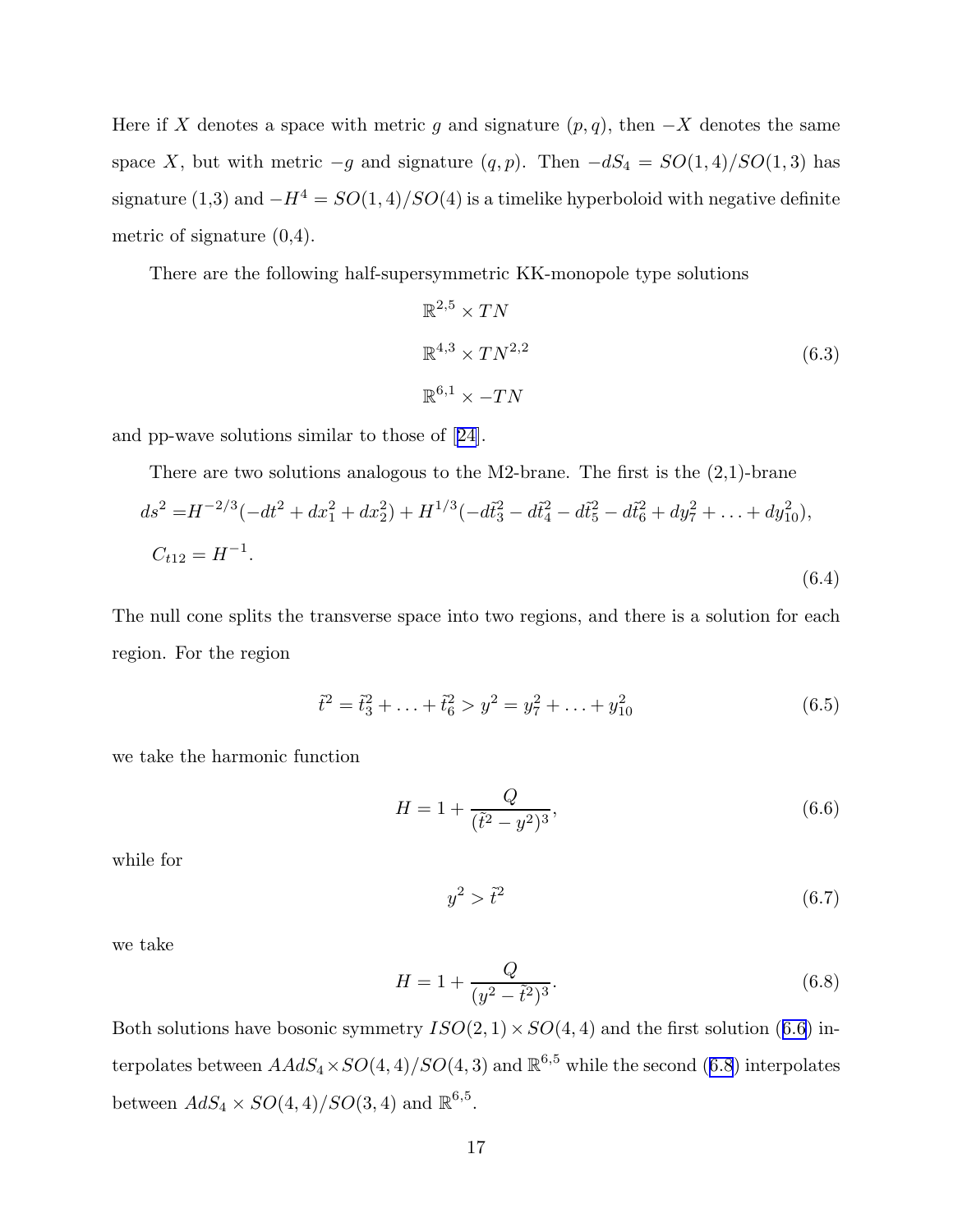The second solution anaogous to the M2-brane is the  $(0,3)$ -brane given by

$$
ds^{2} = H_{2}^{-2/3}(-dt_{1}^{2} - dt_{2}^{2} - dt_{3}^{2}) + H_{2}^{1/3}(-d\tilde{t}_{1}^{2} - d\tilde{t}_{2}^{2} + dy_{4}^{2} + \dots + dy_{9}^{2}),
$$
  
\n
$$
C_{t_{1}t_{2}t_{3}} = H_{2}^{-1}.
$$
\n(6.9)

Again there are two regions and a natural choice for the harmonic function in each, giving two distinct solutions:

$$
H_2 = 1 + \frac{Q}{(y^2 - w^2)^3}
$$
 (6.10)

for  $y^2 = y_4^2 + \ldots + y_9^2 > \tilde{t}^2 = \tilde{t}_1^2 + \tilde{t}_2^2$  or

$$
H_2 = 1 + \frac{Q}{(\tilde{t}^2 - y^2)^4}
$$
 (6.11)

for $\tilde{t}^2 > y^2$ . It has bosonic symmetry  $ISO(3) \times SO(6, 2)$  which is identical to that of ([5.6](#page-13-0)), although spatial and temporal dimensions are interchanged in the worldvolume. (6.9) interpolates between  $-dS_4 \times AA dS_7$  and  $\mathbb{R}^{6,5}$  in the first case and between  $-H_4 \times AdS_7$ and  $\mathbb{R}^{6,5}$  in the second.

Three solutions of [\(6.1\)](#page-16-0) analogous to the M5-brane can be obtained. The first is the (5,1)-brane given by

$$
ds^{2} = H^{-1/3}(-dt^{2} + dx_{1}^{2} + \dots + dx_{5}^{2}) + H^{2/3}(-d\tilde{t}_{6}^{2} - d\tilde{t}_{7}^{2} - d\tilde{t}_{8}^{2} - d\tilde{t}_{9}^{2} + dy_{6}^{2}),
$$
  
\n
$$
C_{t12345} = H^{-1},
$$
\n(6.12)

where

$$
H = 1 + \frac{Q}{\tau^3} \tag{6.13}
$$

for  $\tau^2 = \tilde{t}^2 - y_6^2 > 0$  and

$$
H = 1 + \frac{Q}{\sigma^3} \tag{6.14}
$$

for  $\sigma^2 = y_6^2 - \tilde{t}^2 > 0$ , where  $\tilde{t}^2 = \tilde{t}_6^2 + \ldots + \tilde{t}_9^2$ . This solution has bosonic symmetry  $ISO(5,1)\times SO(4,1)$ . (6.12) interpolates between  $-dS_4\times AAdS_7$  and  $\mathbb{R}^{6,5}$  in the first case and between  $-H^4 \times AdS_7$  and  $\mathbb{R}^{6,5}$  in the second.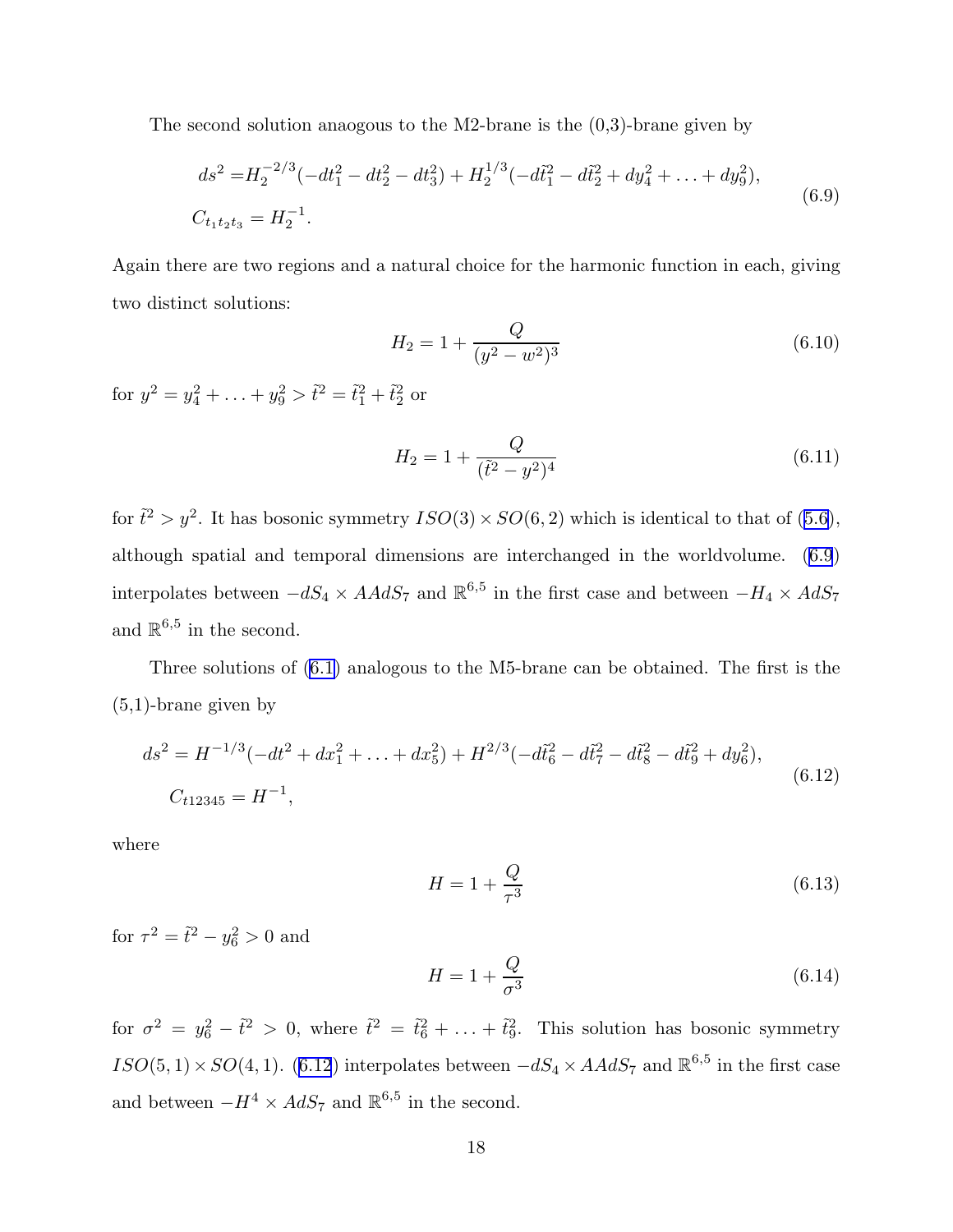The (3,3)-brane solution is given by

$$
ds^{2} = H^{-1/3}(-dt_{1}^{2} - dt_{2}^{2} - dt_{3}^{2} + dx_{1}^{2} + dx_{2}^{2} + dx_{3}^{2}) + H^{2/3}(-d\tilde{t}_{1}^{2} - d\tilde{t}_{2}^{2} + dy_{1}^{2} + dy_{2}^{2} + dy_{3}^{2})
$$
  
\n
$$
C_{t_{1}t_{2}t_{3}x_{1}x_{2}x_{3}} = H^{-1},
$$
\n(6.15)

where

$$
H = 1 + \frac{Q}{\tau^3} \tag{6.16}
$$

for  $\tau^2 = \tilde{t}^2 - y^2 > 0$  and

$$
H = 1 + \frac{Q}{\sigma^3} \tag{6.17}
$$

for  $\sigma^2 = y^2 - \tilde{t}^2 > 0$ , where  $\tilde{t}^2 = \tilde{t}_1^2 + \tilde{t}_2^2$  and  $y^2 = y_1^2 + y_2^2 + y_3^2$ . This solution has bosonic symmetry  $ISO(3,3)\times SO(3,2)$ . (6.15) interpolates between  $SO(4,4)/SO(3,4)\times AdS_4$  and  $\mathbb{R}^{6,5}$  in the first case and between  $SO(4, 4)/SO(4, 3) \times AAdS_4$  and  $\mathbb{R}^{6,5}$  in the second.

The third solution of M' analogous to M5 is the  $(1,5)$ -brane given by

$$
ds^{2} = H^{-1/3}(-dt_{1}^{2} - dt_{2}^{2} - \dots - dt_{5}^{2} + dx_{1}^{2}) + H^{2/3}(dy_{2}^{2} + dy_{3}^{2} + dy_{4}^{2} + dy_{5}^{2} + dy_{6}^{2}),
$$
  
\n
$$
C_{t_{1}t_{2}t_{3}t_{4}t_{5}x_{1}} = H^{-1},
$$
\n(6.18)

where

$$
H = 1 + \frac{Q}{y^3},\tag{6.19}
$$

where  $y^2 = y_2^2 + \ldots + y_6^2$ . This solution has bosonic symmetry  $ISO(5, 1) \times SO(5)$ . (6.18) interpolates between  $-AAdS_7 \times S^4$  and  $\mathbb{R}^{6,5}$ .

# 7. 10-dimensional and 11-dimensional solutions

In the previous sections, we have considered the branes that occur in the M-theories in signature  $10+1$ ,  $9+2$  and  $6+5$ . They are summarised in the following table: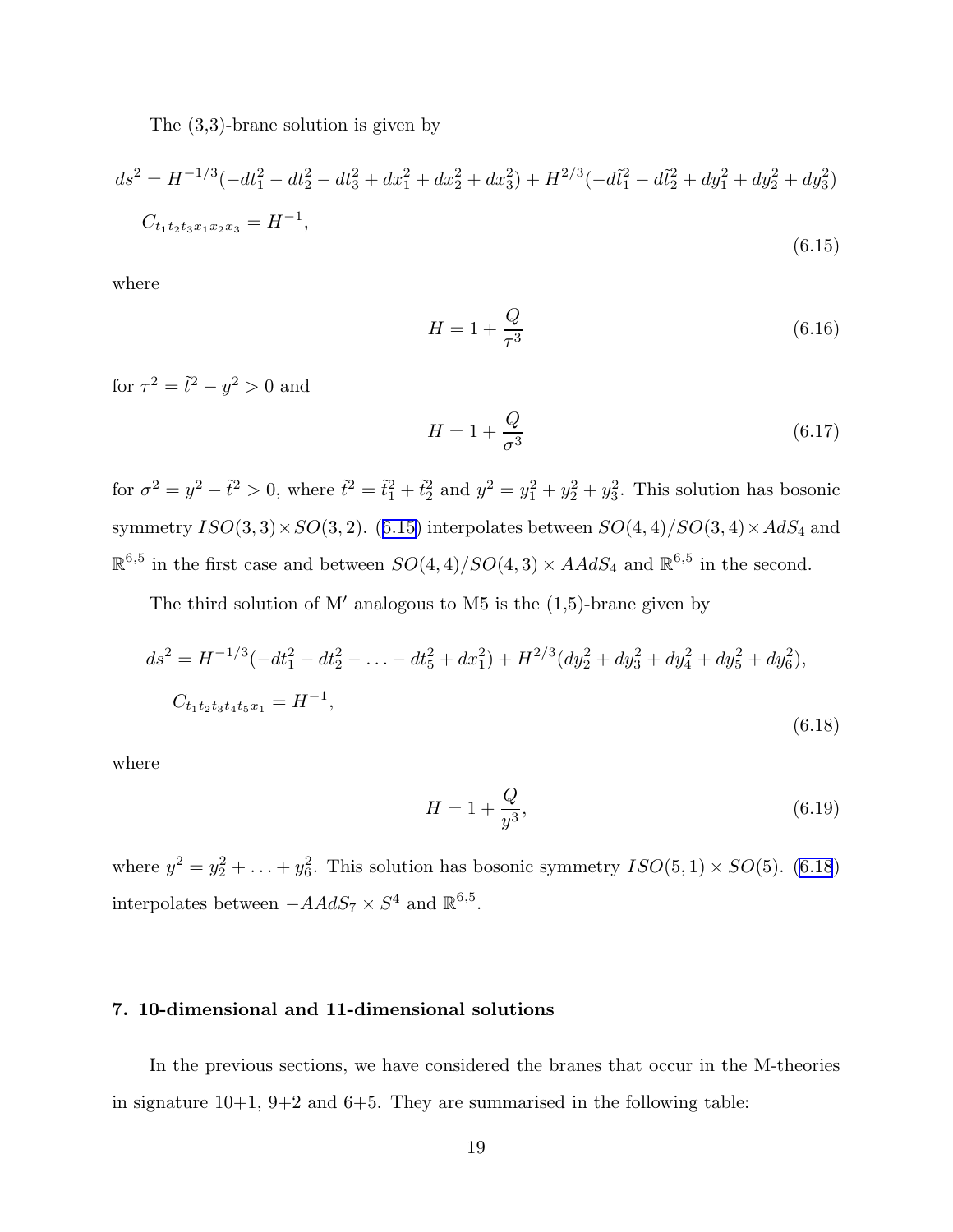|            | $C_3, s+t=3$ | $C_6, s+t=6$        |
|------------|--------------|---------------------|
| $M_{10,1}$ | (2,1)        | (5,1)               |
| $M_{9,2}$  | (3,0), (1,2) | (5,1)               |
| $M_{6,5}$  | (2,1), (0,3) | (5,1), (3,3), (1,5) |

**Table 1** The M-branes with world-sheet signature  $(s, t)$  coupling to  $C_3$  or its dual  $\tilde{C}_6$ in the various M-theories with signature  $(S, T)$ .

There are also equivalent mirror theories with signatures  $(1,10)$ ,  $(2,9)$  and  $(5,6)$  and these have brane solutions with the reversed world-volume signatures. For example, the theory in signature  $(2,9)$  has branes of signature  $(2,1)$ ,  $(0,3)$  and  $(1,5)$ .

A similar analysis can be done for the versions of the IIA and IIB theories in various signatures; there are branes of signature  $(s, t)$  coupling to *n*-form gauge fields with  $s+t = n$ , where the *n*-form gauge fields consist of  $B_2$  and its dual  $\tilde{B}_6$ , and the RR gauge fields  $C_n$  $(n \leq 4)$  and their duals  $\tilde{C}_{8-n}$ . The results are summarised in the following tables.

|               | $C_1$                 | $B_{2}$     | $C_3$                 | $C_5$                              | $B_6$                   |             |
|---------------|-----------------------|-------------|-----------------------|------------------------------------|-------------------------|-------------|
| $IIA_{10,0}$  | (1,0)                 | (2,0)       |                       | $\left( 5,0\right)$                |                         |             |
| $IIA_{9,1}$   | (0,1)                 | (1,1)       | $\left( 2,\!1\right)$ | (4,1)                              | (5,1)                   | (6,1)       |
| $IIA_{9,1}^*$ | $\scriptstyle{(1,0)}$ | (1,1)       | (3,0)                 | $\left( 5,0\right)$                | (5,1)                   | (7,0)       |
| $IIA_{8,2}$   | (0,1)                 | (2,0),(0,2) | (3,0),(1,2)           | (4,1)                              | (5,1)                   | (7,0),(5,2) |
| $IIA_{6,4}$   | $\left( 1,0\right)$   | (2,0),(0,2) | (2,1),(0,3)           | (5,0), (3,2),<br>(1,4)             | (5,1),(3,3)             | (6,1),(4,3) |
| $IIA_{5,5}$   | (0,1)                 | (1,1)       | (2,1),(0,3)           | $\overline{(4,1),(2,3)},$<br>(0,5) | (5,1), (3,3),<br>(1, 5) | (4,3),(2,5) |

**Table 2** The branes with world-sheet signature  $(s, t)$  of the various  $IIA_{S,T}$  theories with signature  $(S, T)$ .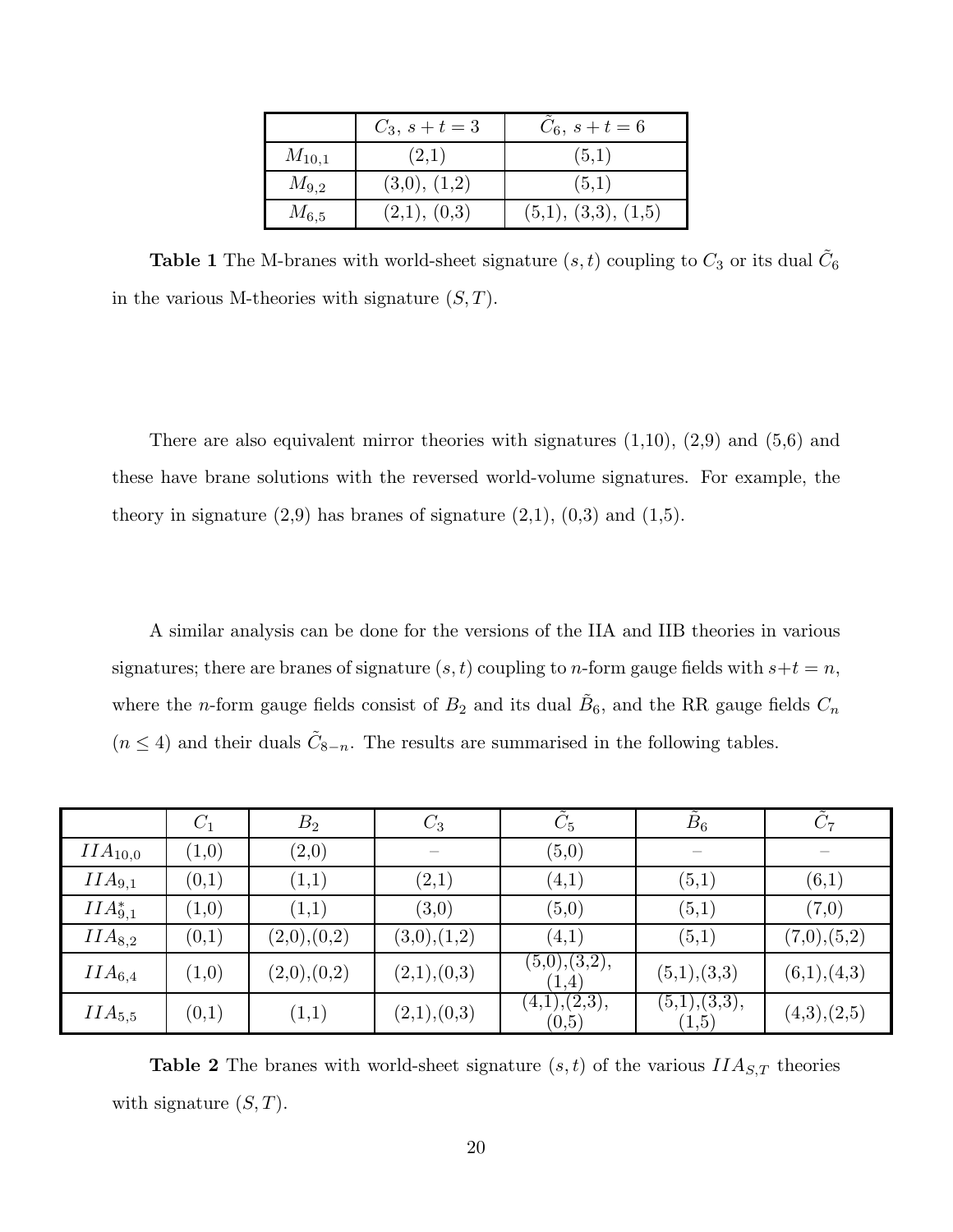|               | $C_0$ | B <sub>2</sub>                | $C_2$            | $C_4$                                              | $\tilde{B}_6$                                      | $\tilde{C}_6$          | $\tilde{C}_8$                 |
|---------------|-------|-------------------------------|------------------|----------------------------------------------------|----------------------------------------------------|------------------------|-------------------------------|
| $IIB_{9,1}$   |       | (1,1)                         | (1,1)            | (3,1)                                              | (5,1)                                              | (5,1)                  | $\left( 7,1\right)$           |
| $IIB_{9,1}^*$ | (0,0) | (1,1)                         | (2,0)            | (4,0)                                              | (5,1)                                              | (6,0)                  | (8,0)                         |
| $IIB_{9,1}'$  | (0,0) | (2,0)                         | (1,1)            | (4,0)                                              | (6,0)                                              | (5,1)                  | (8,0)                         |
| $IIB_{7,3}$   |       | (2,0),<br>(0, 2)              | (2,0),<br>(0, 2) | (3,1),(1,3)                                        | (6,0),(4,2)                                        | (6,0),(4,2)            | (7,1),<br>$\left( 5,3\right)$ |
| $IIB_{5,5}$   |       | (1,1)                         | (1,1)            | (3,1),(1,3)                                        | $(\overline{5,1})$ , $(\overline{3,3})$ ,<br>(1,5) | (5,1),(3,3),<br>(1, 5) | (5,3),<br>$\left( 3,5\right)$ |
| $IIB_{5.5}^*$ | (0,0) | (1,1)                         | (2,0),<br>(0, 2) | (4,0),(2,2),<br>(0,4)                              | $(\overline{5,1})$ , $(\overline{3,3})$ ,<br>(1,5) | (4,2),(2,4)            | (4,4)                         |
| $IIB'_{5,5}$  | (0,0) | (2,0),<br>$\left( 0,2\right)$ | (1,1)            | $(\overline{4,0})$ , $(\overline{2,2})$ ,<br>(0,4) | (4,2),(2,4)                                        | (5,1),(3,3),<br>(1, 5) | (4,4)                         |

**Table 3** The branes with world-sheet signature  $(s, t)$  of the various  $IIB_{S,T}$  theories with signature  $(S, T)$ .

The IIB theories also have D-instanton-type solutions, which will have real or imaginary  $C_0$  charge, depending on how the theory is Wick-rotated; see [\[5](#page-34-0)].

# 8. Solutions vs. Signature

In this section, we will systematically consider a generic theory with spacetime signature  $(S, T)$  and investigate which branes can occur with which world-volume signatures. Consider a D-dimensional action of the form

$$
S_M = \int d^D x \sqrt{|g|} \left( R - \epsilon e^{a\phi} F_{n+1}^2 - \frac{1}{2} (\nabla \phi)^2 \right) + \dots,\tag{8.1}
$$

where  $F_{n+1}$  is the field strength for an n-form gauge field  $A_n$ , with  $n \le D-2$ ,  $\epsilon = \pm 1$ , and we have included a possible dilaton coupling  $e^{a\phi}$  in the kinetic term for A; in the 11-dimensional theories, this will be absent  $(a = 0)$ . We have allowed an arbitrary sign  $\epsilon = \pm 1$  for the gauge field kinetic term, and will examine how the choice of sign affects the brane solutions, and in particular their world-volume signature.

The spacetime signature is  $(S, T), S + T = D$  and we will seek brane-type solutions with metrics of the form

$$
ds^2 = AdX^2 + BdY^2,\tag{8.2}
$$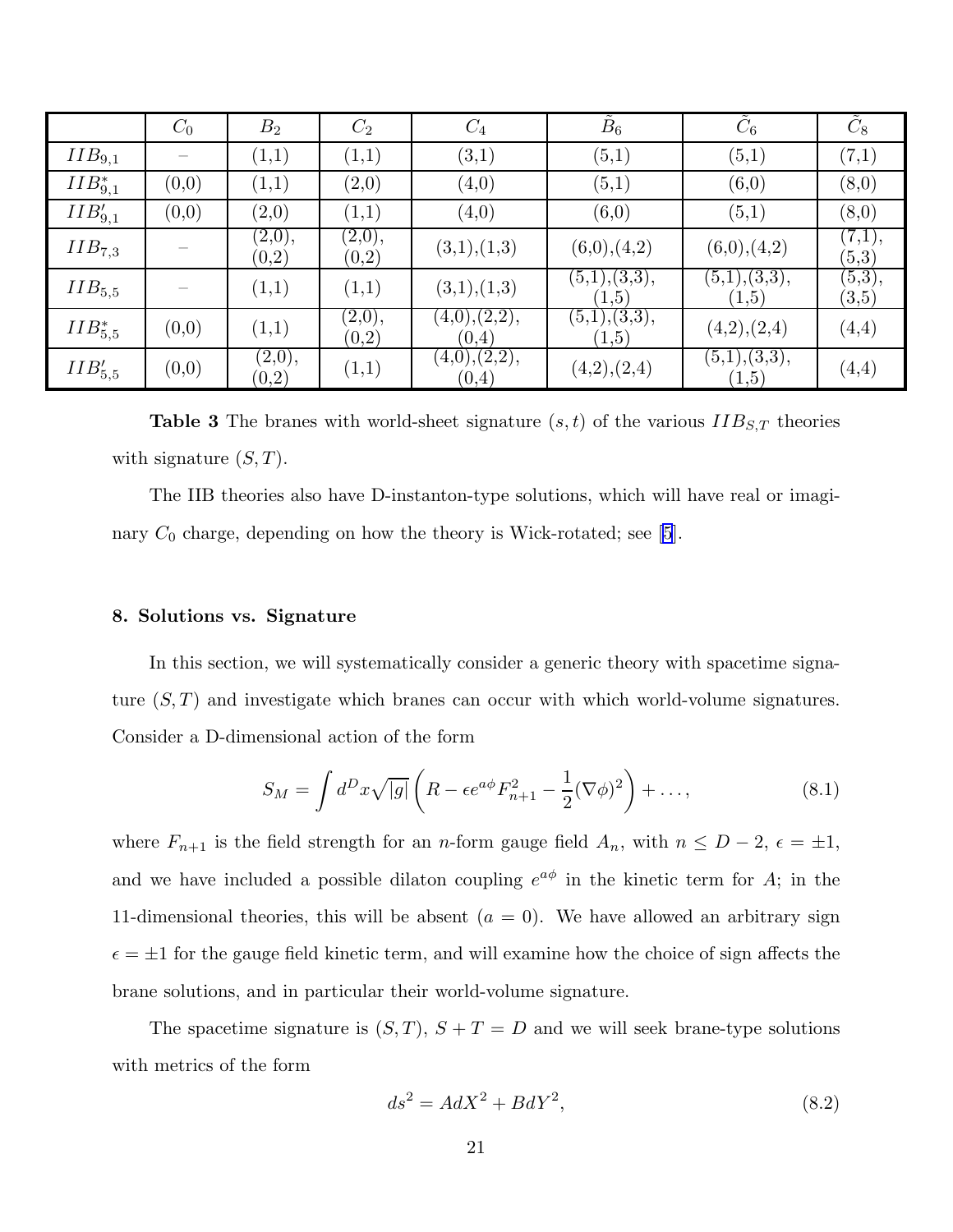<span id="page-22-0"></span>where the longitudinal space has coordinates  $X^1, \ldots X^d$  and flat metric  $dX^2$  with signature  $(s, t)$ ,  $s + t = d$ , and the transverse space has coordinates  $Y^1, \ldots Y^{D-d}$  and flat metric  $dY^2$ with signature  $(S - s, T - t)$ ; A, B are functions of Y. Without loss of generality, we take  $S \geq T$ . Note that dualising the *n*-form  $A_n$  to a  $\tilde{n} = D - n - 2$  form  $\tilde{A}_{\tilde{n}}$  with field strength  $\tilde{F}_{n+1} = e^{-a\phi} * F_{n+1}$  (when possible) gives a dual form of the action

$$
S_M = \int d^D x \sqrt{|g|} \left( R - \tilde{\epsilon} e^{-a\phi} \tilde{F}_{\tilde{n}+1}^2 - \frac{1}{2} (\nabla \phi)^2 \right) + \dots,
$$
 (8.3)

where

$$
\tilde{\epsilon} = (-1)^{T-1} \epsilon. \tag{8.4}
$$

With Lorentzian signature  $(S, T) = (D - 1, 1)$  and the conventional sign  $\epsilon = 1$ , the n-form gauge field couples to an electrically charged p-brane with  $p = n - 1$  and worldvolume signature  $(p, 1)$  and to a magnetically charged p'-brane with  $p' = D - n - 3$  and world-volume signature  $(p', 1)$ , and these are the only such brane solutions that arise. If the sign of the  $A_n$  kinetic term is reversed, so that  $\epsilon = -1$ , there are now Euclidean brane solutions, where the electrically charged brane has world-volume signature  $(n, 0)$  (provided  $n \leq S$ ) and the magnetically charged brane has world-sheet signature  $(D - n - 2, 0)$ . We have seen this explicitly in the case of the  $D = 10$  type II D-branes ( $\epsilon = 1$ ) and the type II\* E-branes ( $\epsilon = -1$ ) in section 3, but this applies generally, as can be seen from a simple investigation of the equations of motion.

Next, suppose that for a given spacetime signature  $(S, T)$  and  $\epsilon$  there is an  $(s, t)$ -brane solution with world-volume signature  $(s, t)$ . Then there will also be  $(s', t')$ -brane solutions of the same theory (with the same  $(S, T)$  and  $\epsilon$ ) for all  $(s', t')$  with  $s' = s + 2m$ ,  $t' = t - 2m$ for integers m (positive or negative) such that  $s' \leq S$  and  $t' \leq T$ . Again, this is easily seen by considering the equations of motion.

Finally, for general  $(S, T)$ , if  $\epsilon = 1$  there are electric  $(s, t)$  branes for all odd t with  $s+t=n$  and  $0 \le s \le S, 0 \le t \le T$ , (including an electric  $(n-1, 1)$ -brane if  $n-1 \le S$ ), while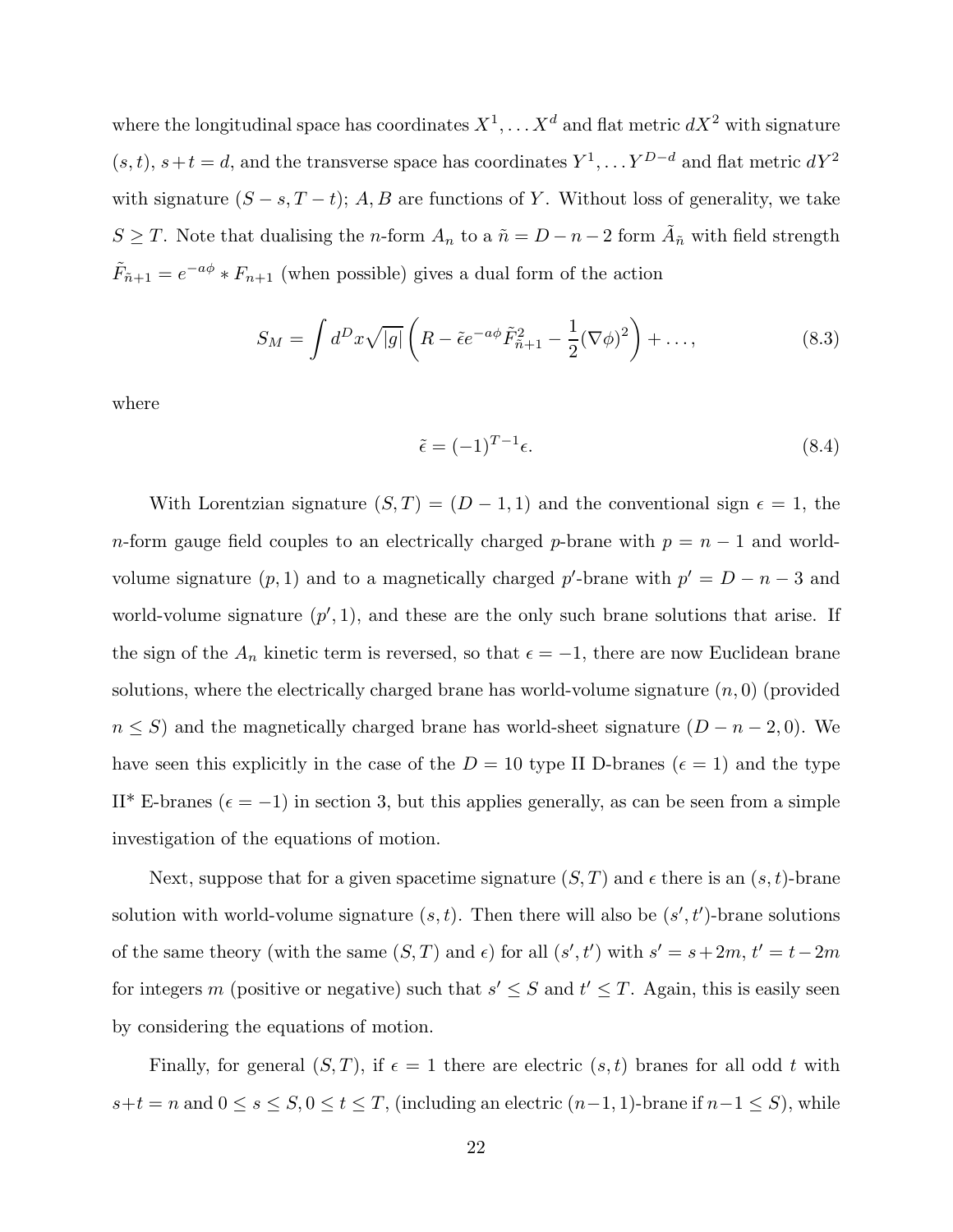if  $\epsilon = -1$  there are electric  $(s, t)$  branes for all even t with  $s+t = n$  and  $0 \le s \le S, 0 \le t \le T$ (including an electric  $(n, 0)$ -brane if  $n \leq S$ ).

Similarly,starting from the dual action ([8.3](#page-22-0)), we find that if  $\tilde{\epsilon} = 1$  there are magnetic  $(s, t)$  branes for all odd t with  $s + t = \tilde{n}$  and  $0 \le s \le S, 0 \le t \le T$ , while if  $\tilde{\epsilon} = -1$  there are magnetic  $(s, t)$  branes for all even t with  $s + t = \tilde{n}$  and  $0 \le s \le S, 0 \le t \le T$ .

This agrees with the branes in 11 dimensions displayed in table 1 and the brane spectra for the IIA and IIB theories given in tables 2 and 3.

# 9. Dualities, Reductions and Oxidations

The various M, IIA and IIB theories are linked by a web of dualities given in [\[6](#page-34-0)], and these should map the branes in the various theories into one another, giving a check on our results. The 11-dimensional theory with signature  $(S, T)$  gives the IIA theory with signature  $(S-1, T)$  on dimensional reduction on a spatial circle, and the IIA theory with signature  $(S, T-1)$  on dimensional reduction on a timelike circle. Then the M-branes give rise to the various branes of the IIA theory by simple and double dimensional reductions.

In the usual case of the spatial reduction of 10+1 dimensional M-theory to the IIA string theory in 9+1 dimensions, the solutions of M-theory preserving half the supersymmetry each gives two solutions of the IIA theory preserving half the supersymmetry, one via simple dimensional reduction, the other via double dimensional reduction. The reductions are illustrated in fig.1:



Figure 1 Spacelike reductions of M solutions.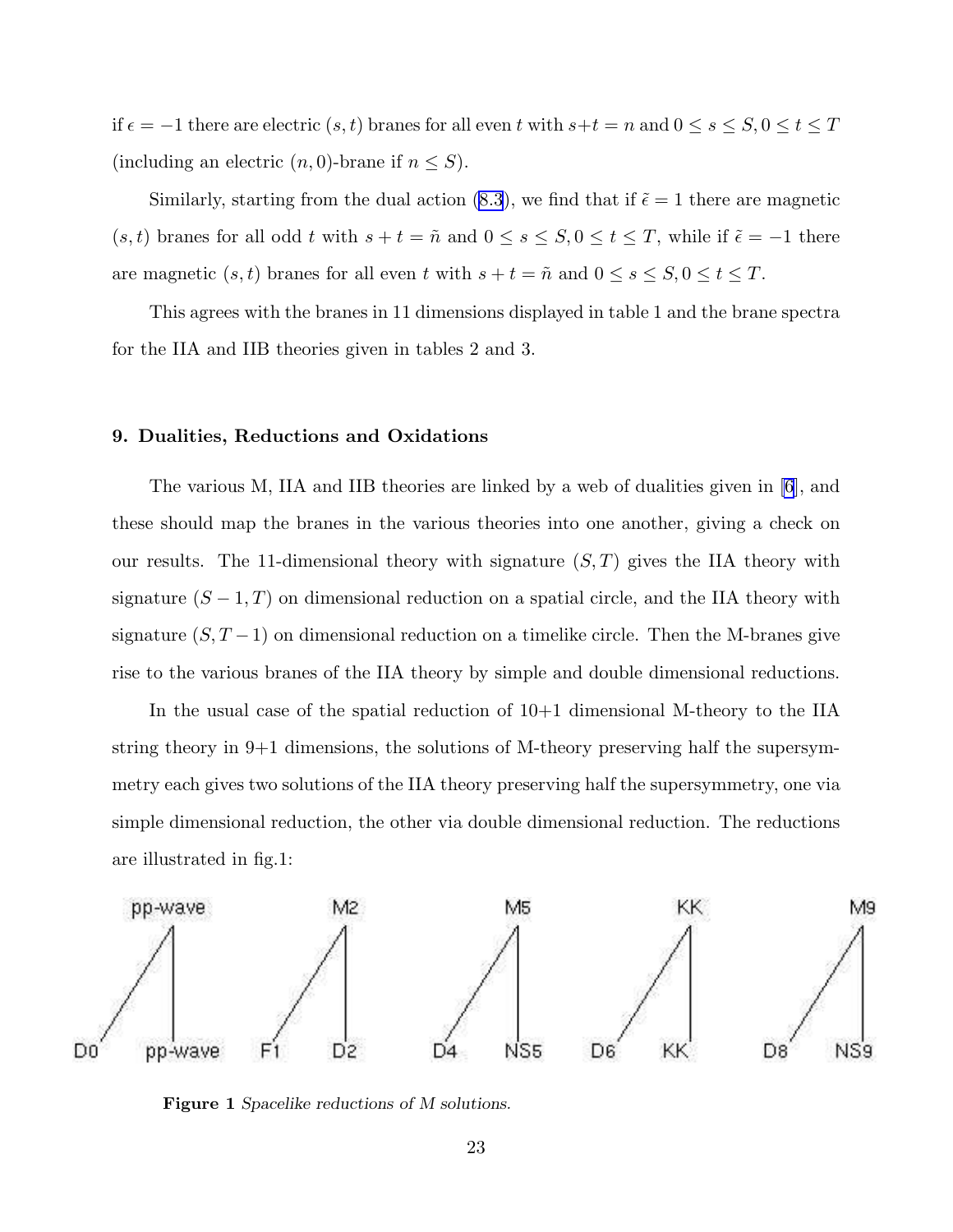It has been conjectured [\[29](#page-35-0),[30\]](#page-35-0) that there should be some 'M9-brane' giving both the D8-brane and the NS 9-brane [\[29](#page-35-0)] of the IIA theory, and this has been included.

If instead M-theory is compactified on a timelike circle to give the IIA string theory in Euclidean dimensions, the reduction of the branes is as in fig. 2.



Figure 1 Timelike reductions of M solutions.

Note that the world-volume time of a  $(p, 1)$ -brane of M-theory must be wrapped around the compact time of the target space, so that only a double dimensional reduction is possible, to give a  $(p, 0)$ -brane. In this way, all the branes of the  $\text{IIA}_{10,0}$  theory listed in table 2 are obtained, along with a (9,0)-brane, which was to be expected by T-duality. Indeed, the  $\text{IIA}_{10,0}$  theory is T-dual to the  $\text{IIB}'_{9,1}$  string theory, and the T-duality takes the  $(8,0)$ -brane (E8-brane) of the  $IIB'_{9,1}$  string theory to a  $(9,0)$  brane of the  $IIA_{10,0}$ .

Similarly, the solutions of the  $M^*$  theory in signature  $(9,2)$  considered in section 5 give solutions of the  $IIA^*_{9+1}$  theory via a timelike reduction and the  $IIA_{8+2}$  theory via a spacelike reduction. Consider first timelike reductions. From the pp-wave of M\*, one obtains in  $IIA^*$  either the ten-dimensional pp-wave or the E1-brane. From the  $(1, 2)$ -brane one obtains the NS (fundamental) string. From the  $(3,0)$ -brane we obtain the E3-brane. From the M\* fivebrane, we obtain either the E5-brane or the NS (solitonic) fivebrane. Finally, we obtain from  $\mathbb{R}^{5,2} \times TN$  the solution  $\mathbb{R}^{5,1} \times TN$ , and from  $\mathbb{R}^7 \times TN^{2,2}$  the E7brane. (Reducing  $\mathbb{R}^7 \times -TN^{2,2}$  on one of the two transverse times, after taking a periodic array, gives a non-asymptotically flat solution with a logarithmic harmonic function.) See figure 3.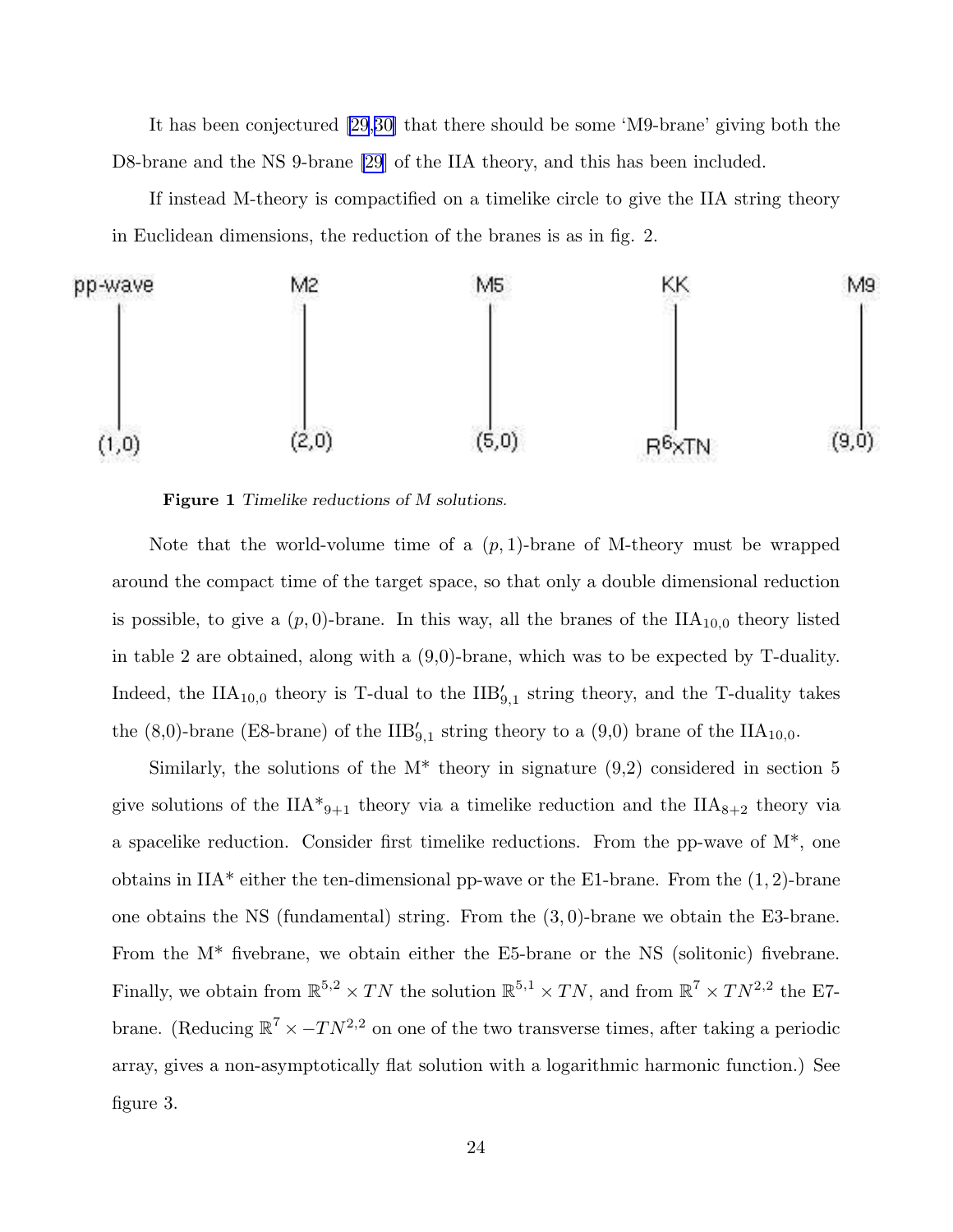

Figure 3 Timelike reductions of M\* solutions.

Now consider the spacelike reductions. From the pp-wave, one obtains either the ppwave in  $IIA_{8+2}$  or a  $(0, 1)$  version of the E1-brane (here  $(p, q)$  represents a solution with worldvolume signature  $(p, q)$ ). From the  $(1, 2)$ -brane we obtain either a  $(1, 2)$ - or a  $(0, 2)$ brane. From the  $(3,0)$ -brane we obtain either a  $(3,0)$ - or a  $(2,0)$ -brane, with the other solutions reducing in a similar fashion. Note that, due to the more complicated signature of  $8+2$ , there are more solutions in this case than in  $9+1$ . See figure 4.



Figure 4 Spacelike reductions of  $M^*$  solutions.

The M' theory in  $6+5$  dimensions gives the branes of the usual IIA theory in signature (5,5) on spatial reduction and of the IIA theory in signature (6,4) on timelike reduction.

A spacelike or timelike T-duality takes a IIA theory to a IIB theory and vice versa, theprecise relations being given in [[6\]](#page-34-0). A IIA theory in signature  $(S, T)$  is related via a spatial T-duality (say) to a IIB theory either in signature  $(S', T') = (S, T)$  or in signature  $(S',T')=(S-1,T+1)$ . In the former case, the spacelike dimensional reduction of the IIA theory to  $(S-1,T)$  dimensions is the same as the spacelike reduction of the IIB theory,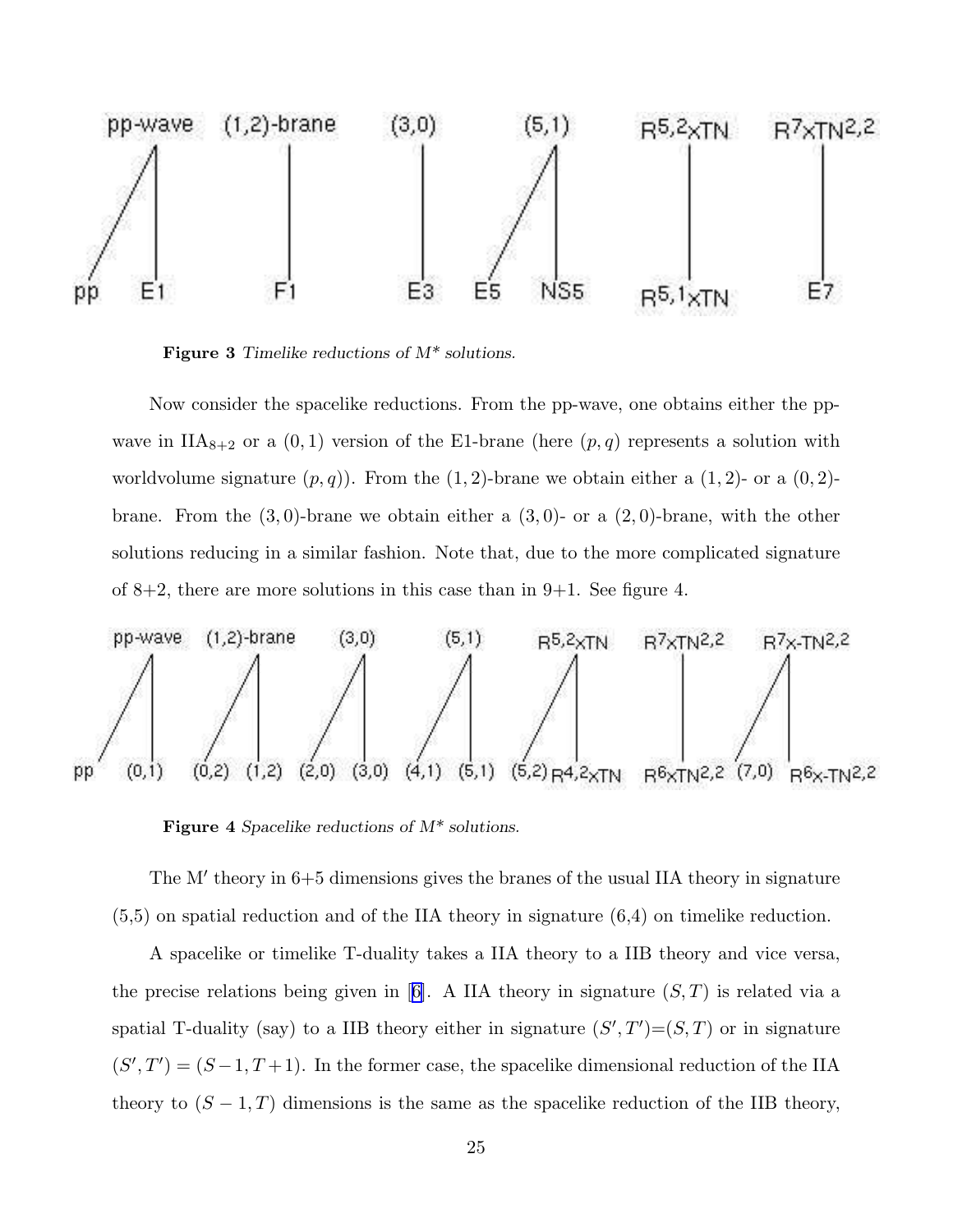while in the latter case it is the same as the timelike reduction of the IIB theory. This means that a brane of the IIA theory can be reduced to a brane of the 9-dimensional supergravity on spatial reduction, and this can then be oxidised to a brane of the T-dual IIB theory. Similar results apply for timelike reductions of the IIA theory.

For example, the IIA theory in (9,1) dimensions is related by a timelike T-duality to the IIB\* theory in  $(9,1)$  dimensions. Thus the timelike reductions of the D-branes of the IIA theory give solutions of a 9-dimensional theory which should give E-brane solutions of the IIB\* theory on timelike oxidation. We now check this.

Following the methods outlined in Appendix A, suppose we start with the D2-brane solution of IIA in the canonical frame action

$$
S_{IIA} = \int d^{10}x \sqrt{-g} \left( R - \frac{1}{8} (\nabla \Phi)^2 - \frac{1}{48} e^{\Phi/4} G_4^2 \right), \tag{9.1}
$$

where all other fields are set to zero. In this frame, the solution is given by

$$
ds^{2} = H^{-5/8}(-dt^{2} + dx_{1}^{2} + dx_{2}^{2}) + H^{3/8}(dy_{3}^{2} + \dots + dy_{9}^{2}),
$$
  
\n
$$
C_{012} = -H^{-1}, \qquad e^{2\Phi} = H,
$$
\n(9.2)

where  $H = 1 + Q/y^5$  is a harmonic function solving the Laplace equation in seven (transverse) dimensions  $(y^2 = y_3^2 + ... + y_9^2)$ .

If we reduce this solution along the t direction following the first method outlined in Appendix A, we obtain a Euclideanised string solution

$$
ds^{2} = H^{-5/7} (dx_{1}^{2} + dx_{2}^{2}) + H^{2/7} (dy_{3}^{2} + ... + dy_{9}^{2}),
$$
  
\n
$$
B_{12} = -H^{-1}, \qquad e^{\phi'} = H
$$
\n(9.3)

to the equations of motion derived from the action

$$
S_9 = \int d^9x \sqrt{g} \left( R - \frac{1}{7} (\nabla \phi')^2 + \frac{1}{12} e^{4\phi'/7} G_3^2 \right). \tag{9.4}
$$

Note the change in sign of the last term of the action.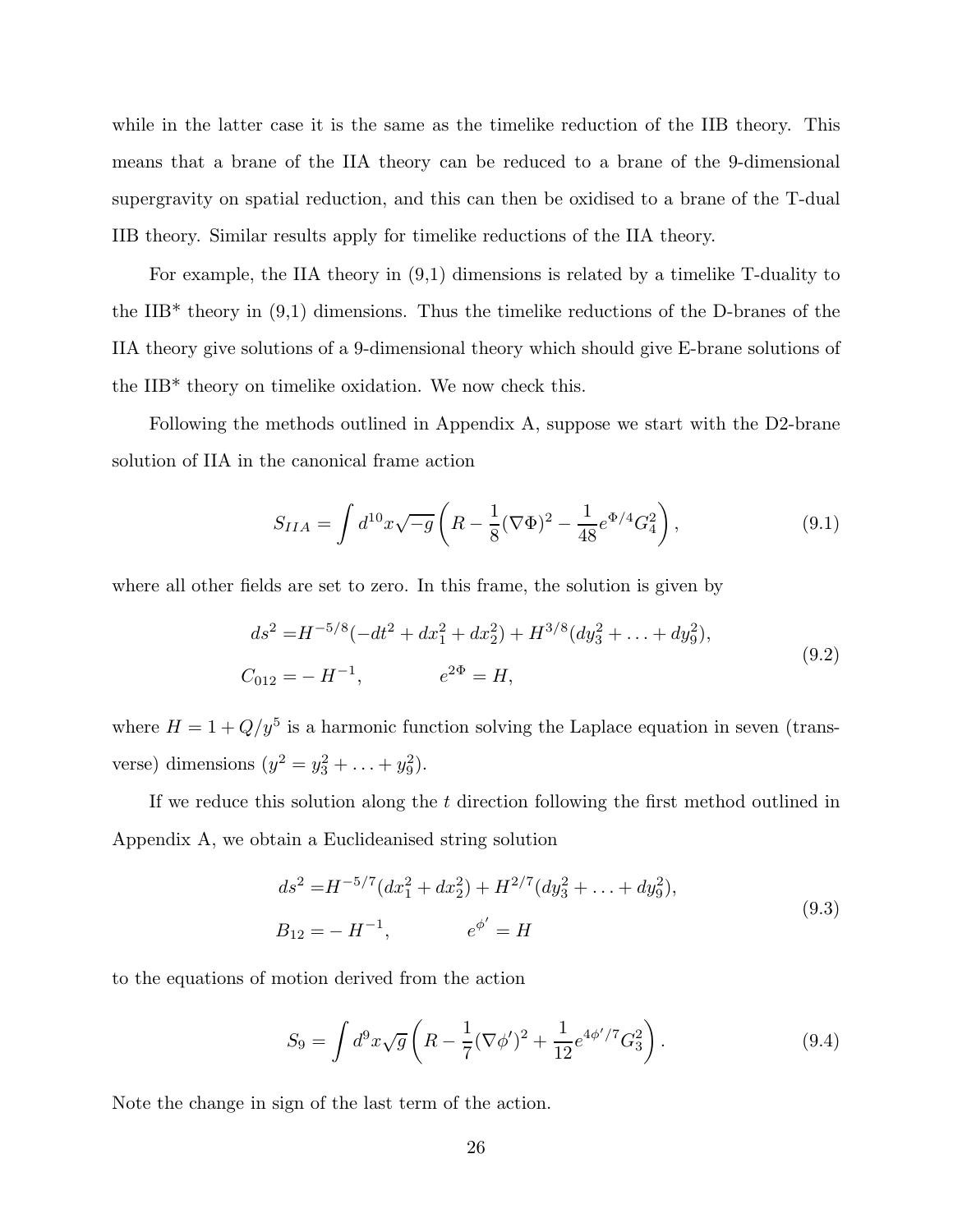Now if we oxidise vertically along a timelike direction  $\tilde{t}$  following the second method outlined in Appendix A, we obtain the solution

$$
ds^{2} = H^{-3/4}(dx_{1}^{2} + dx_{2}^{2}) + H^{1/4}(-d\tilde{t}^{2} + dy_{3}^{2} + \dots + dy_{9}^{2}),
$$
  
\n
$$
B_{12} = -H^{-1}, \qquad e^{\phi} = H,
$$
\n(9.5)

to the IIB\* action

$$
S_{IIB*} = \int d^{10}x \sqrt{-g} \left( R - \frac{1}{8} (\nabla \phi)^2 + \frac{1}{12} e^{\phi/2} G_3^2 \right). \tag{9.6}
$$

This solution can then immediately be extended to the E2-brane solution of IIB\* above by allowing the harmonic function to include  $t$ -dependence, thus replacing  $H$  by

$$
H' = 1 + \frac{Q}{(y^2 - \tilde{t}^2)^3}.
$$
\n(9.7)

Transforming to the sigma-model frame, we recover the solution [\(3.8\)](#page-8-0) for  $p = 2$ .

Following this method, it is not difficult to see that the timelike reduction followed by oxidation procedure transforms the D<sub>p</sub>-brane into an E<sub>p</sub>-brane, with p even for IIA and p odd for IIB.

As an example in which the T-duality changes the signature, the  $IIA_{8+2}$  on a spacelike circle of radius R is T-dual to the  $\text{IIB}_{7+3}$  theory on a timelike circle of radius  $1/R$ . The spacelike reduction of the  $\text{IIA}_{8+2}$  supergravity and the timelike reduction of the  $\text{IIB}_{7+3}$ supergravity give the same supergravity theory in  $7 + 2$  dimensions. A spacelike reduction followed by a timelike oxidation should then take a brane of the  $IIA_{8+2}$  theory to one of the  $\text{IIB}_{7+3}$  theory. We now check this.

Suppose we start with the  $(3,0)$ -brane solution of  $IIA_{8+2}$  in the canonical frame action

$$
S_{IIA8+2} = \int d^{10}x \sqrt{g} \left( R - \frac{1}{8} (\nabla \Phi)^2 + \frac{1}{48} e^{\Phi/4} G_4^2 \right), \tag{9.8}
$$

where all other fields are set to zero. In this frame, the  $(3,0)$  solution is given by

$$
ds^{2} = H^{-5/8}(dx_{1}^{2} + dx_{2}^{2} + dx_{3}^{2}) + H^{3/8}(-d\tilde{t}_{1}^{2} - d\tilde{t}_{2}^{2} + dy_{1}^{2} + \dots + dy_{5}^{2}),
$$
  
\n
$$
C_{123} = -H^{-1}, \qquad e^{2\Phi} = H,
$$
\n(9.9)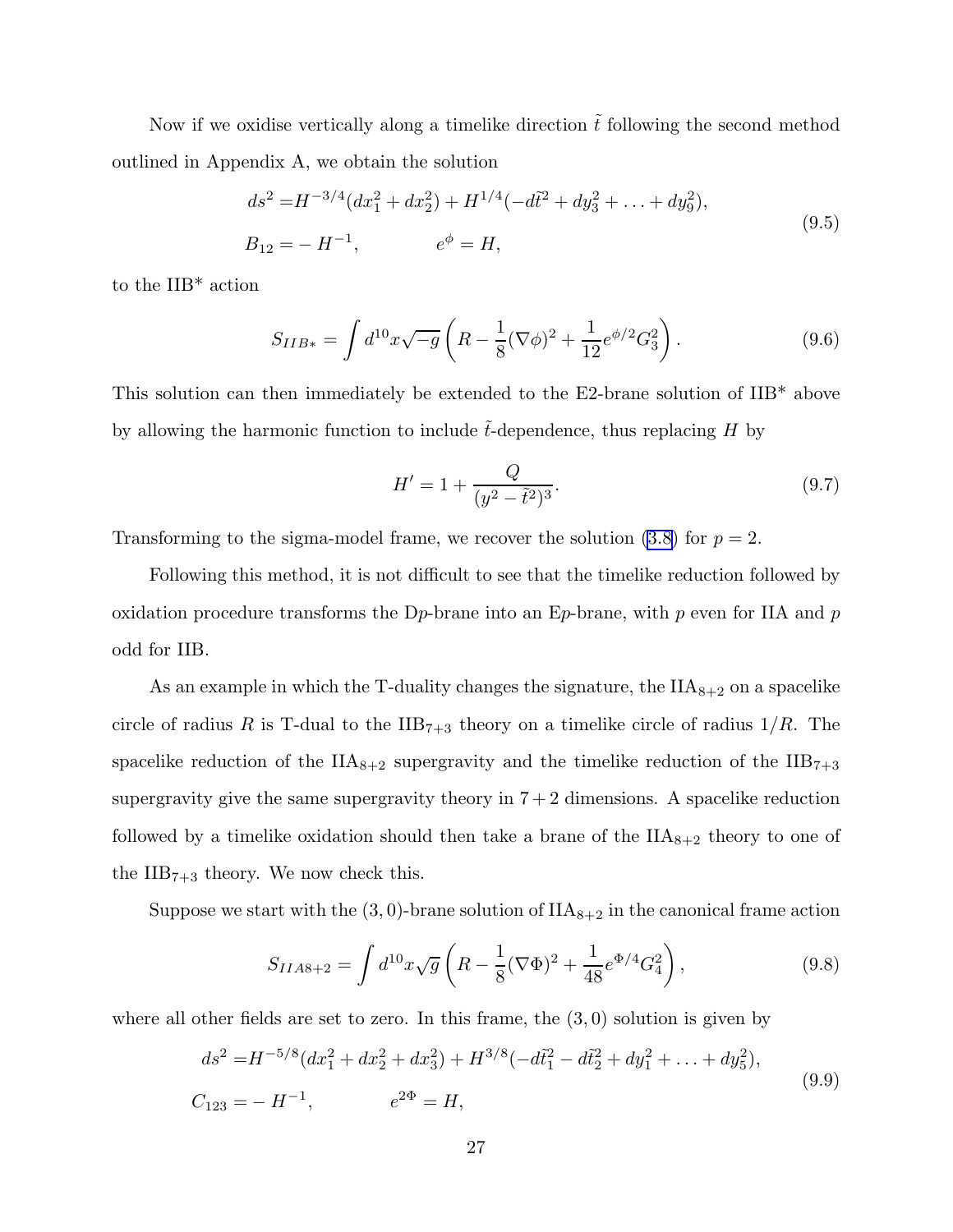where

$$
H = 1 + \frac{Q}{(y^2 - \tilde{t}_1^2 - \tilde{t}_2^2)^{5/2}}
$$
\n(9.10)

is a harmonic function solving the wave equation in the seven (transverse) dimensions  $(y^2 = y_1^2 + \ldots + y_5^2).$ 

If we reduce this solution along the  $x_3$  direction following the first method outlined in [\[13](#page-34-0)] for spatial reductions, we obtain a Euclideanised string solution

$$
ds^{2} = H^{-5/7} (dx_{1}^{2} + dx_{2}^{2}) + H^{2/7} (-d\tilde{t}_{1}^{2} - d\tilde{t}_{2}^{2} + dy_{1}^{2} + \dots + dy_{5}^{2}),
$$
  
\n
$$
B_{12} = -H^{-1}, \qquad e^{\phi'} = H
$$
\n(9.11)

to the action

$$
S_{7+2} = \int d^9x \sqrt{g} \left( R - \frac{1}{7} (\nabla \phi')^2 + \frac{1}{12} e^{4\phi'/7} G_3^2 \right). \tag{9.12}
$$

Note that there is no change in the sign of the last term of the action.

If we oxidise vertically along a timelike direction  $\tilde{t}_3$ , we obtain the solution

$$
ds^{2} = H^{-3/4}(dx_{1}^{2} + dx_{2}^{2}) + H^{1/4}(-d\tilde{t}_{1}^{2} - d\tilde{t}_{2}^{2} - d\tilde{t}_{3}^{2} + dy_{1}^{2} + \dots + dy_{5}^{2}),
$$
  
\n
$$
B_{12} = -H^{-1}, \qquad e^{\phi} = H,
$$
\n(9.13)

to the  $\text{IIB}_{7+3}$  action

$$
S_{IIB7+3} = \int d^{10}x \sqrt{-g} \left( R - \frac{1}{8} (\nabla \phi)^2 + \frac{1}{12} e^{\phi/2} G_3^2 \right). \tag{9.14}
$$

This solution can then immediately be extended to the  $(2,0)$  solution of  $\text{IIB}_{7+3}$  of section 5 by allowing the solution of the wave equation to include  $t_3$ -dependence, thus replacing  $H<sub>by</sub>$ 

$$
H' = 1 + \frac{Q}{(y^2 - \tilde{t}_1^2 - \tilde{t}_2^2 - \tilde{t}_3^2)^3}.
$$
\n(9.15)

Transforming to the sigma-model frame, we recover the (2, 0) solution.

# Acknowledgements:

CMH is supported by an EPSRC Senior Fellowship. RRK is supported by a PPARC Advanced Fellowship.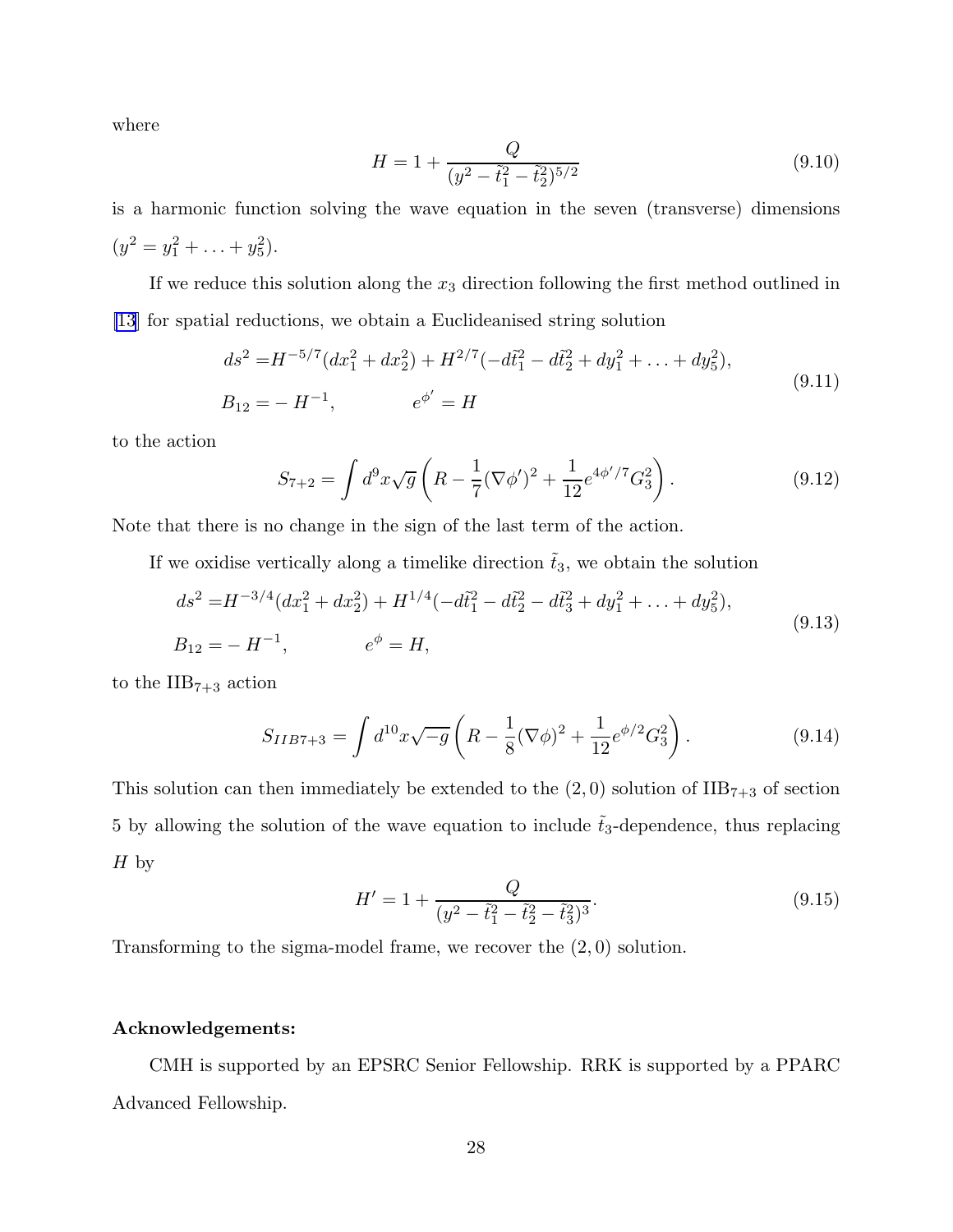## <span id="page-29-0"></span>Appendix A. Timelike Reduction and Oxidation

Double-dimensional reduction is a procedure relating one class of  $(p + 1)$ -branes in a  $(D+1)$ -dimensional theory to another of p-branes in D dimensions. The inverse procedure going from D to  $D+1$  dimensions is known as "oxidation". Double-dimensional reduction was originally used to relate the  $D = 11$  supermembrane action to that for the Type IIA superstringin  $D = 10$  [[31\]](#page-35-0). The procedure was extended to generate new solutions in general dimensions in[[32,33](#page-35-0)]. In [\[13](#page-34-0)], double dimensional reduction on a spatial direction was extended in a straightforward manner for non-static p-brane solutions in theories with an arbitrary dilaton coupling constant. Here we follow [[13\]](#page-34-0) but reduce on a timelike direction.

The basic approach is to start with a  $p + 1$ -brane solution in  $D + 1$  dimensions with arbitrary signature, and eliminate one of the timelike directions parallel to the worldvolume of the brane to produce a Euclideanised  $p$ -brane in D dimensions. We begin with the action:

$$
I = \frac{1}{16\pi \hat{G}} \int d^{D+1}x \sqrt{-\hat{g}} \left[ \hat{R} - \frac{\hat{\gamma}}{2} (\nabla \hat{\phi})^2 \mp \frac{1}{2(d+2)!} e^{-\hat{a}\hat{\gamma}\hat{\phi}} \hat{F}^2 \right],
$$
 (A.1)

where  $\hat{\gamma} = 2/(D-1)$ . Here  $\hat{F}$  is a  $(d+2)$ -form field strength defined in terms of a  $(d+1)$ form potential  $\hat{A}$  — *i.e.*,  $\hat{F} = d\hat{A}$ . In the following, it will be useful to define  $\tilde{d} = D - d - 2$ . Since we wish to allow the consideration of anisotropic branes, we will not restrict our discussion to the choices  $p = d - 1$  or  $\tilde{d} - 2$  for the  $(p + 1)$ -branes in  $D + 1$  dimensions.

We require that in the solutions all of the fields are independent of (at least) one of the temporal coordinates, denoted t, which runs parallel to the  $(p+1)$ -brane. This coordinate will be the direction which is removed in the double-dimensional reduction. Further we will require that in the  $D+1$  dimensional solution all of the nonvanishing components of the A potential carry a t index. In the dimensionally reduced theory, we will have a  $d$ -form potential A with  $A_{\mu\cdots\nu} = \hat{A}_{\mu\cdots\nu t}$  and a corresponding  $(d+1)$ -form field strength  $F = dA$ . We also make a Kaluza-Klein reduction of the metric which is required to have the form

$$
\hat{g}_{\mu\nu} = \begin{pmatrix} \bar{g}_{\mu\nu} & 0 \\ 0 & -\exp[2\rho] \end{pmatrix},\tag{A.2}
$$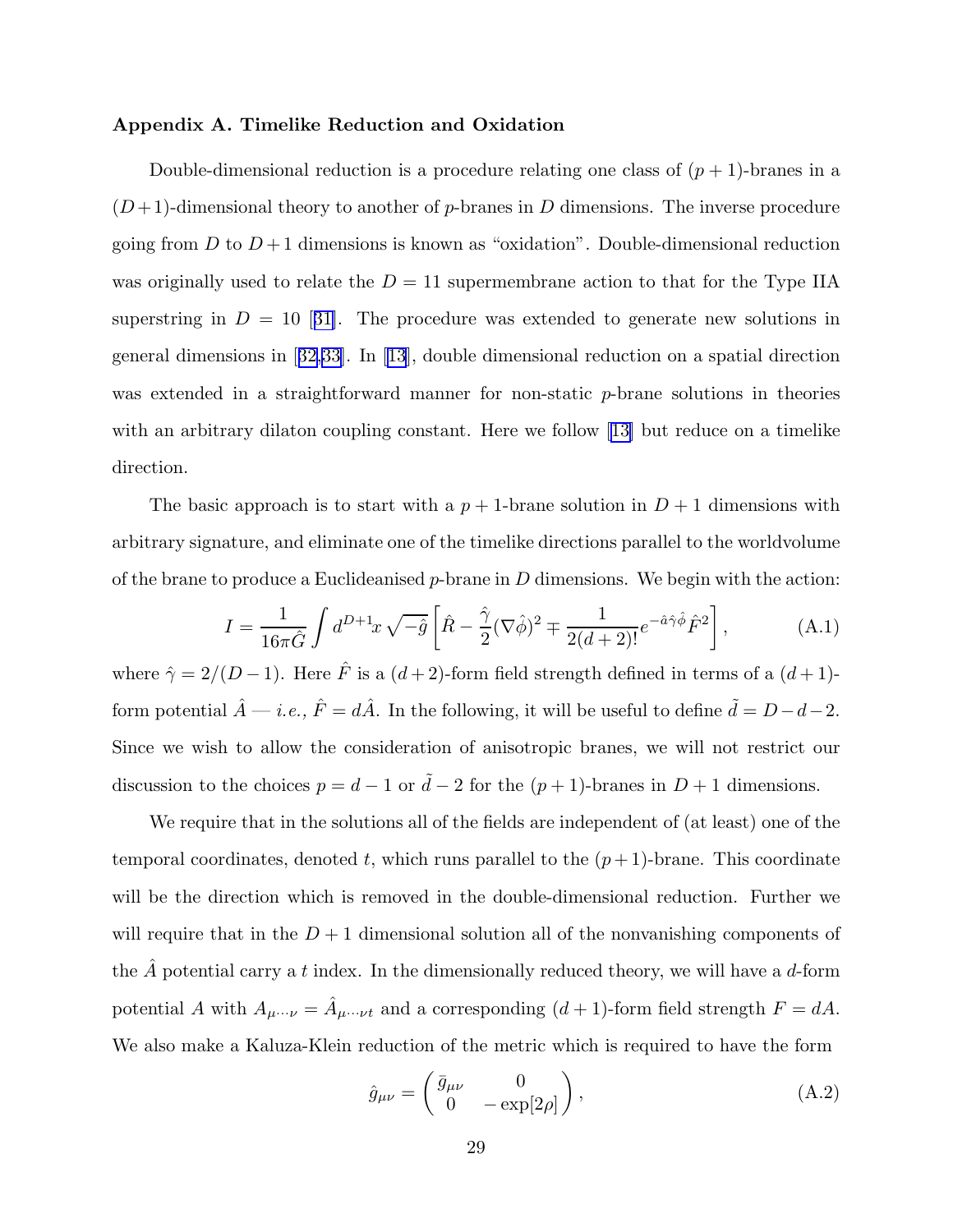<span id="page-30-0"></span>where  $-\exp[2\rho]$  is the component  $\hat{g}_{tt}$ . One finds that  $\hat{R}(\hat{g}) = \bar{R}(\bar{g}) - 2\bar{\nabla}^2 \rho - 2(\bar{\nabla}\rho)^2$ . Thus the gravity part of the action becomes

$$
\int d^{D+1}x \sqrt{-\hat{g}} \hat{R} = L \int d^{D}x \sqrt{-\bar{g}} e^{\rho} \bar{R}, \qquad (A.3)
$$

up to surface terms, where  $L$  is the volume of the Euclideanised  $t$  dimension. To remove the exponential factor in this action, we make a further conformal transformation:  $\bar{g}_{\mu\nu}$  =  $\exp[-2\rho/(D-2)]g_{\mu\nu}$ . The Ricci scalar then becomes

$$
\bar{R} = \exp\left[\frac{2\rho}{D-2}\right] \left(R + \frac{D-1}{D-2}\nabla^2\rho - \frac{D-1}{D-2}(\nabla\rho)^2\right),\tag{A.4}
$$

and now the full dimensionally reduced action is

$$
I = \frac{L}{16\pi \hat{G}} \int d^D x \sqrt{-g} \left[ R - \frac{D-1}{D-2} (\nabla \rho)^2 - \frac{\hat{\gamma}}{2} (\nabla \hat{\phi})^2 \pm \frac{1}{2(d+1)!} e^{-\hat{a}\hat{\gamma}\hat{\phi}} e^{-2\tilde{d}\rho/(D-2)} F^2 \right].
$$
\n(A.5)

Note the sign change in the  $F^2$  term.

From the equations of motion, we find that  $\nabla^2(\hat{\phi} - (D-1)\hat{a}/\tilde{d} \rho) = 0$ , and so this linear combination represents a free scalar field which we have the liberty to set to zero. Hence setting  $\rho = [\tilde{d}/((D-1)\hat{a})]\hat{\phi}$  in the above action, we find the kinetic term of the remaining scalar has an unconventional normalization. Thus we scale this field to define the canonical dilaton  $\phi$  of the dimensionally reduced theory

$$
\frac{\gamma}{2}(\nabla\phi)^2 = \left(\frac{\hat{\gamma}}{2} + \frac{\tilde{d}^2}{(D-2)(D-1)\hat{a}^2}\right)(\nabla\hat{\phi})^2,\tag{A.6}
$$

where  $\gamma = 2/(D-2)$ . With these choices the final action becomes

$$
I = \frac{1}{16\pi G} \int d^D x \sqrt{-g} \left[ R - \frac{\gamma}{2} (\nabla \phi)^2 \pm \frac{1}{2(d+1)!} e^{-a\gamma \phi} F^2 \right],
$$
 (A.7)

where  $a^2 = [(D-2)/(D-1)]\hat{a}^2 + \tilde{d}^2/(D-1)$  and  $G = \hat{G}/L$ .

We can reverse this reduction process to construct an oxidation prescription as follows: In the D-dimensional theory described by the final action  $(A.7)$ , we begin with a solution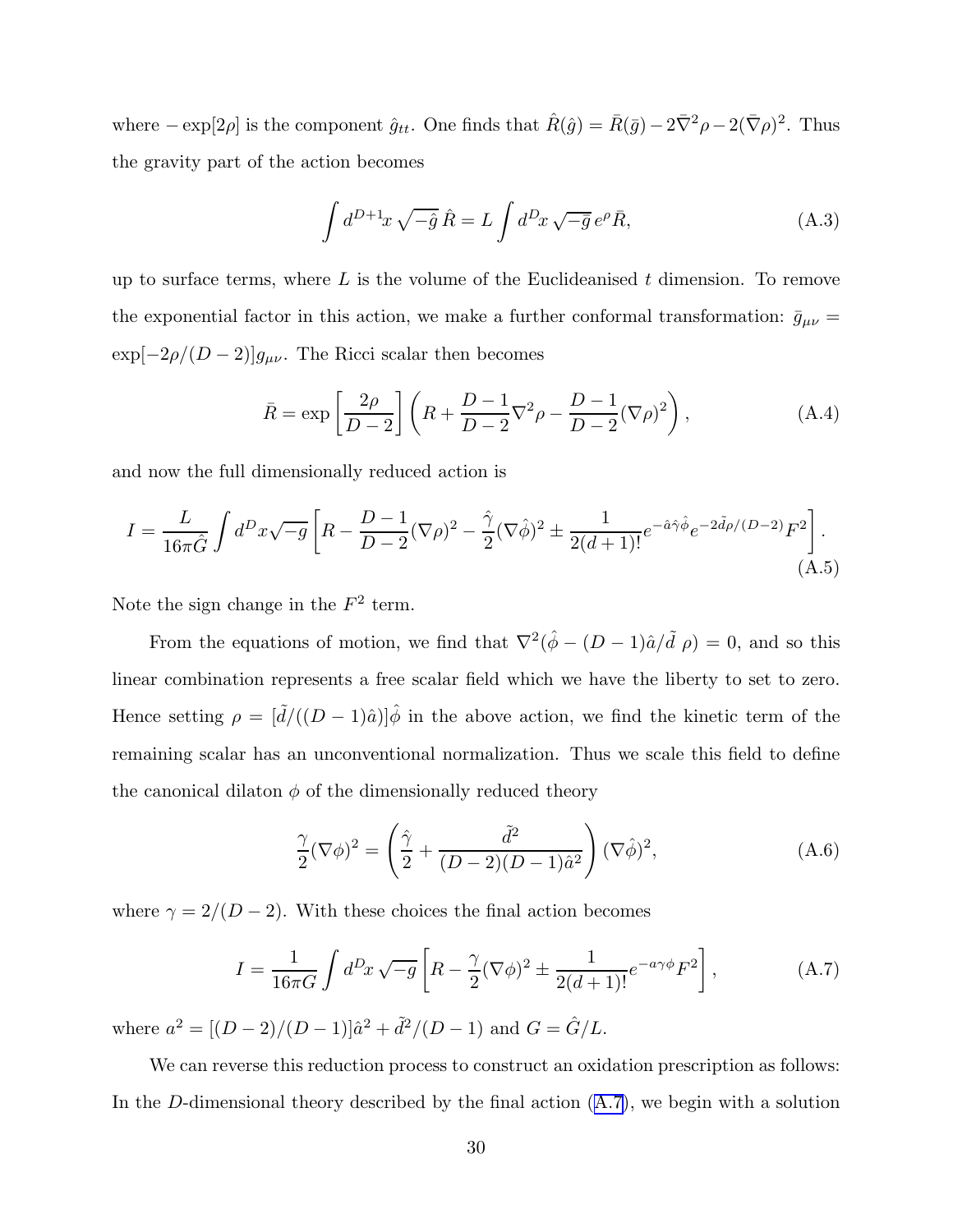with a given field configuration  $g_{\mu\nu}$ ,  $\phi$ , A. We add an extra timelike dimension t to constructa solution for the initial  $(D+1)$ -dimensional action  $(A.1)$  $(A.1)$  as

$$
\hat{A}_{\mu\cdots\nu t} = A_{\mu\cdots\nu}, \qquad \hat{\phi}/\hat{a} = \phi/a, \qquad (A.8)
$$

$$
\hat{g}_{\mu\nu} = \begin{pmatrix} \exp\left[-\frac{2\tilde{d}}{(D-2)(D-1)}\frac{\phi}{a}\right]g_{\mu\nu} & 0\\ 0 & -\exp\left[\frac{2\tilde{d}}{(D-1)}\frac{\phi}{a}\right] \end{pmatrix},
$$
(A.9)

with  $\hat{a}^2 = [(D-1)/(D-2))]a^2 - \tilde{d}^2/(D-2).$ 

Applying Poincar´e duality to the field strengths in the above construction, one arrives at a distinct reduction/oxidation scheme. First one replaces the  $\hat{F}$  in the action [\(A.1\)](#page-29-0) by the dual  $({\tilde{d}}+1)$ -form field strength  $\hat{H} = e^{-\hat{a}\hat{\gamma}\hat{\phi}} \hat{\tilde{F}}$ , which then satisfies  $d\hat{H} = 0 = d(e^{\hat{a}\hat{\gamma}\hat{\phi}} \hat{\tilde{H}})$ . Hence the new field strength can be defined in terms a  $\tilde{d}$ -form potential  $\hat{B}$ , *i.e.*,  $\hat{H} = d\hat{B}$ , and the new equations of motion will arise from the following action

$$
I = \frac{1}{16\pi \hat{G}} \int d^{D+1}x \sqrt{-\hat{g}} \left[ \hat{R} - \frac{\hat{\gamma}}{2} (\nabla \hat{\phi})^2 \mp \frac{1}{2(\tilde{d}+1)!} e^{\hat{a}\hat{\gamma}\hat{\phi}} \hat{H}^2 \right] . \tag{A.10}
$$

In the dimensional reduction with the dual field, any components of  $\hat{B}$  carrying a t index will vanish, *i.e.*, ,  $\hat{B}_{\mu\cdots\nu t} = 0$ . Further in the reduced theory, we have a  $\tilde{d}$ -form potential B given by  $B_{\mu\cdots\nu} = \hat{B}_{\mu\cdots\nu}$ , and a corresponding  $(\tilde{d}+1)$ -form field strength  $H = dB$ . The remainder of the construction is unchanged. The essential point though is that one arrives at a second independent reduction/oxidation procedure in which the form potential is completely unchanged. In this case, however, the sign of the  $F<sup>2</sup>$  term is unchanged.

Expressed in terms of the action([A.7](#page-30-0)), the second oxidation prescription is as follows: Webegin in the D-dimensional theory described by the final action  $(A.7)$  $(A.7)$  with a solution given by the field configuration  $g_{\mu\nu}$ ,  $\phi$ , A. We add an extra dimension t to construct a solution for a  $(D+1)$ -dimensional theory with the action

$$
I = \frac{1}{16\pi \hat{G}} \int d^{D+1}x \sqrt{-\hat{g}} \left[ \hat{R} - \frac{\hat{\gamma}}{2} (\nabla \hat{\phi})^2 \pm \frac{1}{2(d+1)!} e^{-\hat{a}\hat{\gamma}\hat{\phi}} F^2 \right],
$$
 (A.11)

where  $\hat{a}^2 = [(D-1)/(D-2))]a^2 - d^2/(D-2)$ . Also  $F = dA$  is the same  $(d+1)$ -form field strength that appears in the original action. The field configuration of the  $(p + 1)$ -brane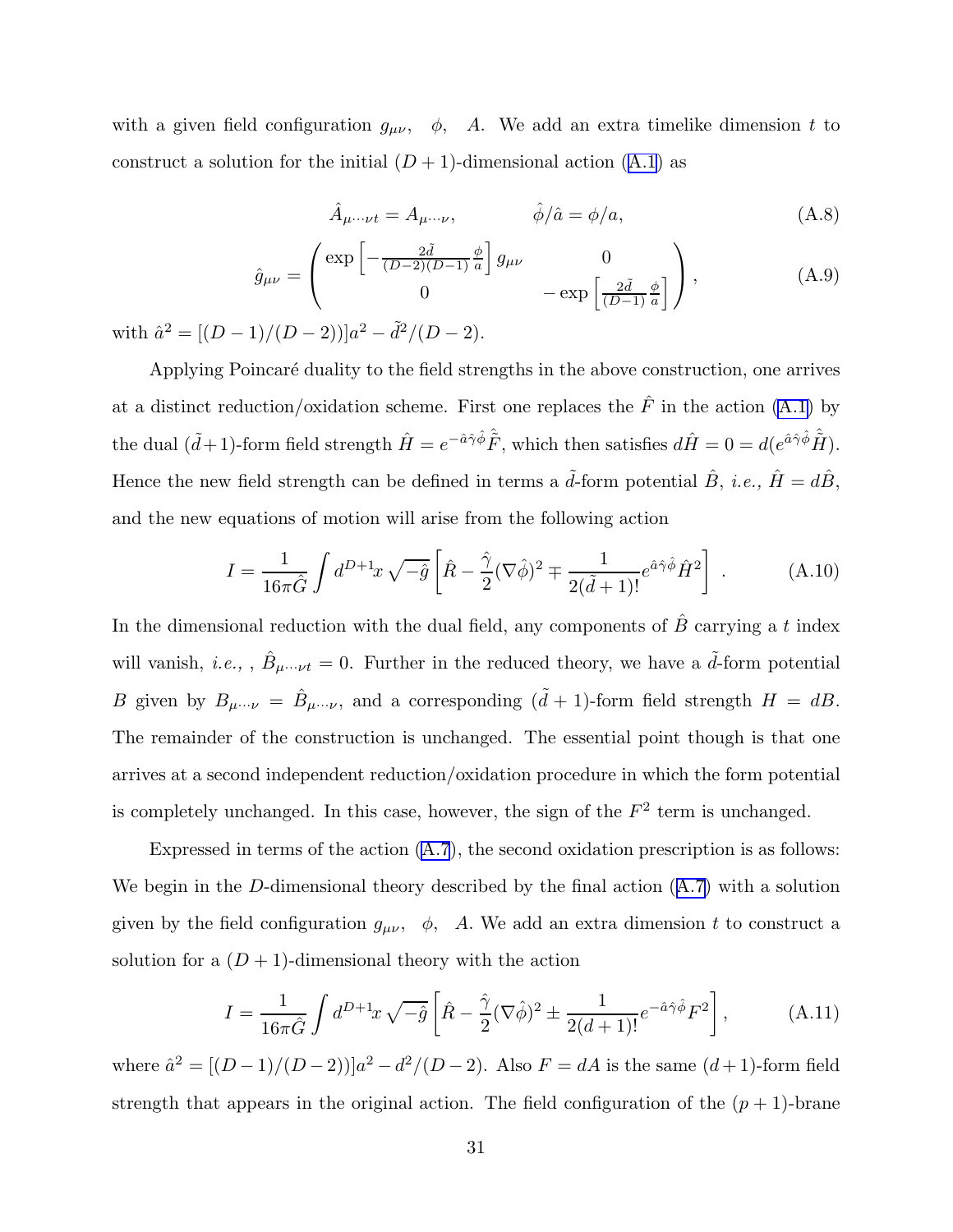solution leaves the nonvanishing components of the d-form potential A unchanged, and has

$$
\hat{\phi}/\hat{a} = \phi/a,\tag{A.12}
$$

$$
\hat{g}_{\mu\nu} = \begin{pmatrix} \exp\left[\frac{2d}{(D-2)(D-1)}\frac{\phi}{a}\right]g_{\mu\nu} & 0\\ 0 & -\exp\left[-\frac{2d}{(D-1)}\frac{\phi}{a}\right] \end{pmatrix} .
$$
 (A.13)

Again, the sign of the  $F^2$  term is unchanged.

Thus beginning with p-brane solutions of one theory, we have two independent oxidation procedures. The first prescription extends the form degree of the potential A, as well as the dimension of the brane and the spacetime, while the second leaves the degree of the potential unchanged. Of course, the two oxidation procedures lead to different  $(D+1)$ -dimensional actions.

# Appendix B. Curvature Components for p-brane-Type Ansatzes

The solution of the equations of motion for theories in different signatures proceeds along the lines of the  $(p, 1)$ -brane solutions shown in [\[16](#page-34-0)]. The Einstein equations are typically the most complicated to write down and solve, involving various components of the Ricci tensor. For reference, we write down these components for  $(p, q)$ -brane type ansatzes.

In a D-dimensional spacetime signature  $(S, T)$ , where  $S + T = D$ , consider the following ansatz for the metric:

$$
ds^{2} = e^{2A} \eta_{ab} dX^{a} dX^{b} + e^{2B} \tilde{\eta}_{mn} dY^{m} dY^{n}, \qquad (B.1)
$$

where  $\eta_{ab}$  and  $\tilde{\eta}_{mn}$  are flat metrics of signature  $(s, t)$  and  $(S - s, T - t)$ , respectively. a, b run over  $d = s + t$  indices while  $m, n$  run over  $S + T - s - t = D - d = \tilde{d} + 2$  indices. A and  $B$  are functions of the  $Y^m$  coordinates only. A straightforward computation leads to the following results for the Ricci tensor and scalar:

$$
R_{ab} = -\eta_{ab} e^{2(A-B)} \left( \nabla^2 A + d(\partial A)^2 + \tilde{d}\partial A \cdot \partial B \right), \tag{B.2}
$$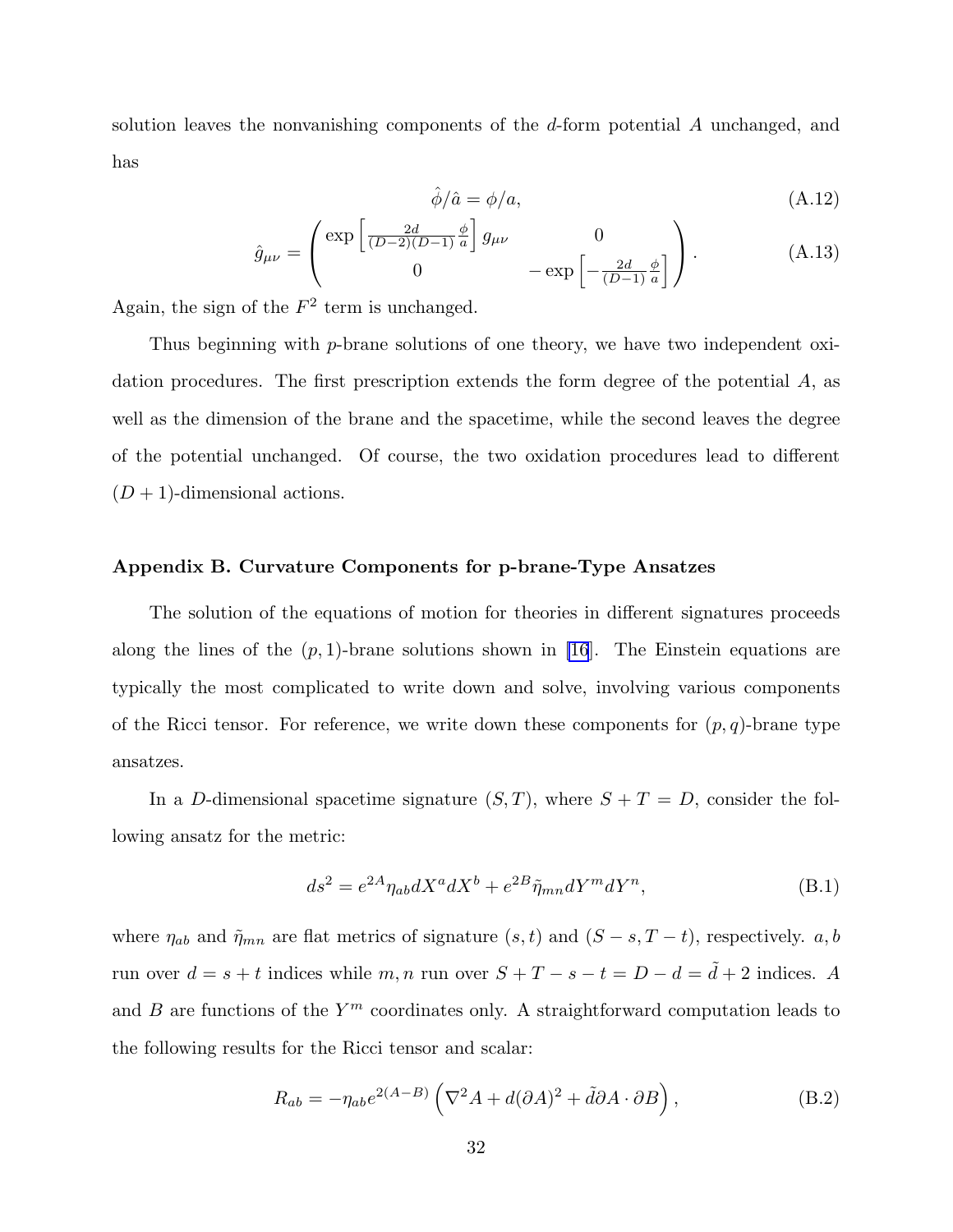$$
R_{mn} = -d\partial_m \partial_n A - \tilde{d}\partial_m \partial_n B - \tilde{\eta}_{mn} \nabla^2 B - d\partial_m A \partial_n A + \tilde{d}\partial_m B \partial_n B
$$
  
+  $d(\partial_m A \partial_n B + \partial_n A \partial_m B) - d\tilde{\eta}_{mn} \partial A \cdot \partial B - \tilde{d}\tilde{\eta}_{mn} (\partial B)^2$  (B.3)

and

$$
R = e^{-2B} \left( -2d\nabla^2 A - 2(\tilde{d} + 1)\nabla^2 B - d(d+1)(\partial A)^2 - \tilde{d}(\tilde{d} + 1)(\partial B)^2 - 2d\tilde{d}\partial A \cdot \partial B \right),
$$
\n(B.4)

where  $\nabla^2 \equiv \tilde{\eta}^{kl} \partial_k \partial_l$  and  $V \cdot W \equiv \tilde{\eta}^{kl} V_k W_l$ .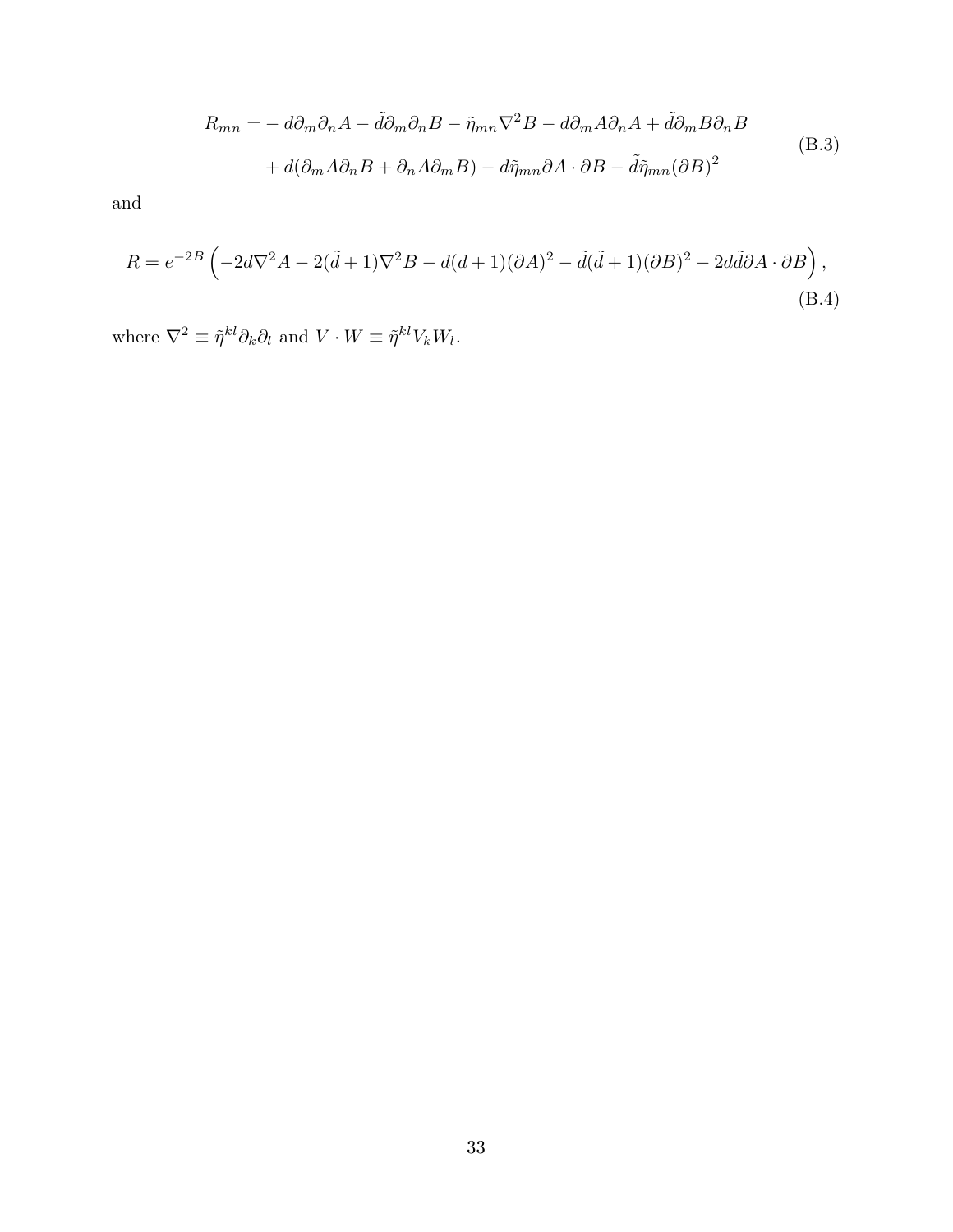# References

- <span id="page-34-0"></span>[1] C.M. Hull and P.K. Townsend, [hep-th/9410167.](http://arxiv.org/abs/hep-th/9410167)
- [2] E. Witten, Nucl. Phys. B443 (1995) 85.
- [3] P. Aspinwall, Nucl. Phys. Proc. Suppl. 46 (1996) 30, [hep-th/9508154;](http://arxiv.org/abs/hep-th/9508154) J. H. Schwarz, [hep-th/9508143.](http://arxiv.org/abs/hep-th/9508143)
- [4] P. Horava and E. Witten, Nucl. Phys. B460 (1996) 506.
- [5] C. M. Hull, [hep-th/9806146](http://arxiv.org/abs/hep-th/9806146).
- [6] C. M. Hull, [hep-th/9807127](http://arxiv.org/abs/hep-th/9807127).
- [7] C. M. Hull and B. Julia, [hep-th/9803239.](http://arxiv.org/abs/hep-th/9803239)
- [8] E. Cremmer, I.V. Lavrinenko, H. Lu, C.N. Pope, K.S. Stelle and T.A. Tran, [hep](http://arxiv.org/abs/hep-th/9803259)[th/9803259](http://arxiv.org/abs/hep-th/9803259).
- [9] M. P. Blencowe and M. J. Duff, Nucl. Phys. B10 (1988) 387.
- [10] E. Witten, [hep-th/9802150](http://arxiv.org/abs/hep-th/9802150).
- [11] J. Maldacena, [hep-th/9711200.](http://arxiv.org/abs/hep-th/9711200)
- [12] C. M. Hull and R. R. Khuri, in preparation.
- [13] R. R. Khuri and R. C. Myers, Nucl. Phys. B466 (1996) 60.
- [14] G. W. Gibbons and P. K. Townsend, Phys. Rev. Lett. 71 (1993) 3754; M. J. Duff, G. W. Gibbons and P. K. Townsend, Phys. Lett. B332 (1994) 321; G. W. Gibbons, G. T. Horowitz and P. K. Townsend, Class. Quan. Grav. 12 (1995) 297.
- [15] G. Horowitz and A. Strominger, Nucl. Phys B360 (1991) 197.
- [16] See M. J. Duff, R. R. Khuri and J. X. Lu, Phys. Rep. B259 (1995) 213 and references therein.
- [17] C.M. Hull, Phys. Lett. **B357** (1995) 545, [hep-th/9506194.](http://arxiv.org/abs/hep-th/9506194)
- [18] T. H. Buscher, Phys. Lett. 159B (1985) 127, Phys. Lett. B194 (1987), 51 ; Phys. Lett. **B201** (1988), 466.
- [19] E. Cremmer, B. Julia and J. Scherk, Phys. Lett.B76 (1978) 409.
- [20] P. G. O. Freund and M. A. Rubin, Phys. Lett. B97 (1980) 233; F. Englert, Phys. Lett. B119 (1982) 339; see also M. J. Duff, B. E. W. Nilsson and C. N. Pope, Phys. Rep. 130 vols.  $1 \& 2 (1986) 1$  and references therein.
- [21] K. Pilch, P. van Nieuwenhuizen and P. K. Townsend, Nucl. Phys. B242 (1984) 377.
- [22] M.J. Duff and K.S. Stelle, Phys. Lett. B253 (1991) 113.
- [23] R. Guven, Phys. Lett. B276 (1992) 49.
- [24] C.M. Hull, Phys. Lett. B39 (1984) 139; E. A. Bergshoeff, R. Kallosh and T. Ortin, Phys. Rev. D47 (1993) 5444.
- [25] D. J. Gross and M. J. Perry, Nucl. Phys. B226 (1983) 29; Phys. Rev. Lett. 51 (1983) 87.
- [26] P.K. Townsend, Phys. Lett. B350 (1995) 184.